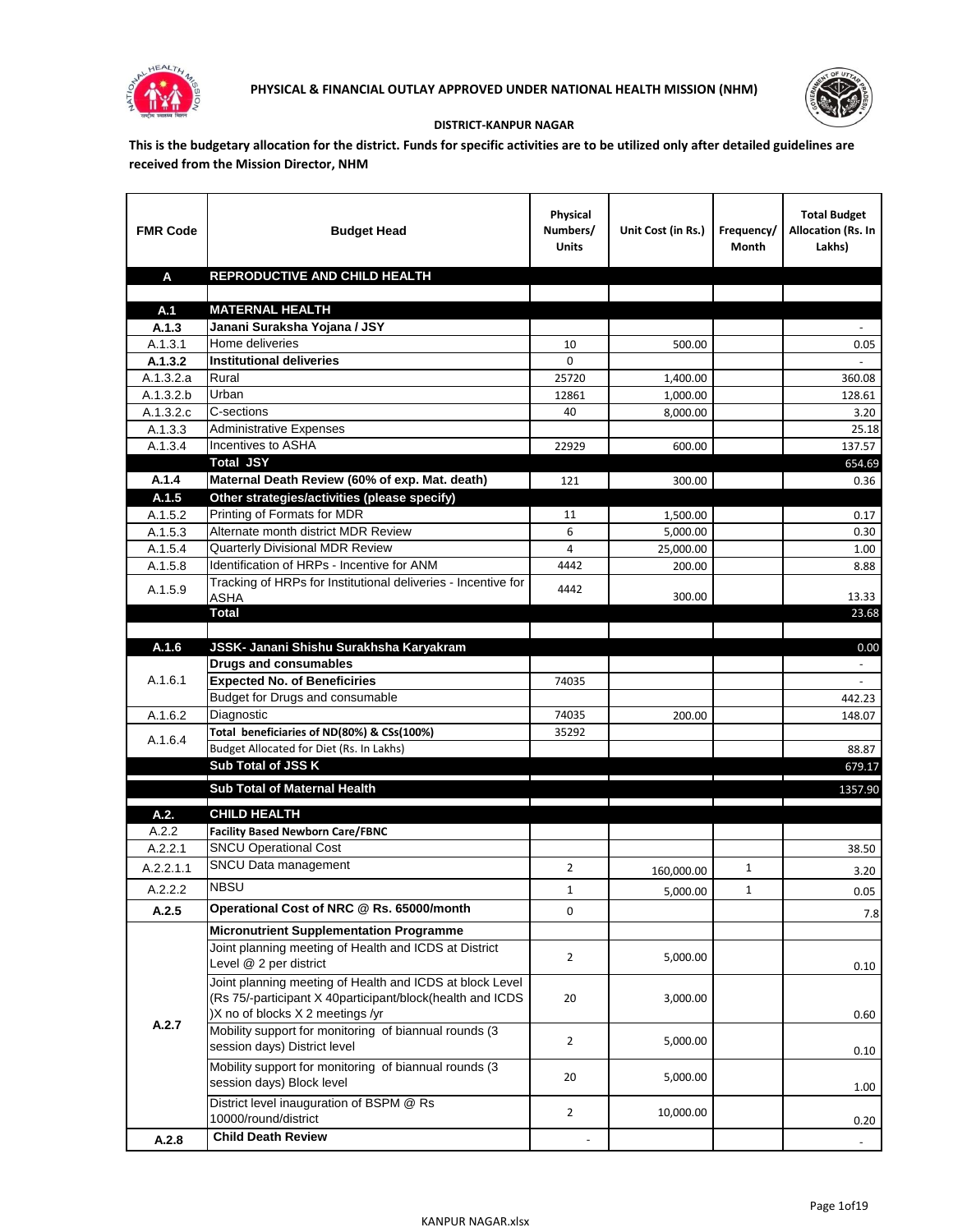| <b>FMR Code</b>    | <b>Budget Head</b>                                                                                                                            | Physical<br>Numbers/<br><b>Units</b> | Unit Cost (in Rs.) | Frequency/<br><b>Month</b> | <b>Total Budget</b><br>Allocation (Rs. In<br>Lakhs) |
|--------------------|-----------------------------------------------------------------------------------------------------------------------------------------------|--------------------------------------|--------------------|----------------------------|-----------------------------------------------------|
|                    | <b>Sub-total Child Health</b>                                                                                                                 |                                      |                    |                            | 51.55                                               |
|                    |                                                                                                                                               |                                      |                    |                            |                                                     |
| A.3                | <b>FAMILY PLANNING</b>                                                                                                                        |                                      |                    |                            |                                                     |
| A.3.1              | <b>Terminal/Limiting Methods</b>                                                                                                              |                                      |                    |                            |                                                     |
| A.3.1.1<br>A.3.1.2 | Female sterilization camps @ Rs. 3500/camp<br>NSV camps @ Rs. 3500/camp                                                                       | 129<br>$\overline{2}$                | 3,500.00           |                            | 4.52<br>0.07                                        |
|                    | Budget for Female Interval Sterilization Compensation                                                                                         |                                      | 3,500.00           |                            |                                                     |
| A.3.1.3            | @ Rs.2000/-Per Case in Public Sector-(In Rs.)                                                                                                 | 3248                                 | 2,000.00           |                            | 64.96                                               |
|                    | <b>Budget for Post Partum Female Sterilization</b><br>Compensation @ Rs.3000/-Per Case in Public Sector-(In<br>$Rs.$ )                        | 160                                  | 3,000.00           |                            | 4.80                                                |
| A.3.1.4            | Budget for Male Sterilization Compensation @ Rs.2700/-<br>Per Case in Public Sector -(In Rs.)                                                 | 225                                  | 2,700.00           |                            | 6.08                                                |
| A.3.2              | <b>Spacing Methods</b>                                                                                                                        |                                      |                    |                            |                                                     |
| A.3.2.2            | Total Budget Allocated for Compensation for IUCD<br>insertion at health facilities (including fixed day services at<br>SHC and PHC) @ Rs 20/- | 28152                                | 20.00              |                            | 5.63                                                |
| A.3.2.3            | PPIUCD services (Incentive to provider @Rs 150 per<br>PPIUCD insertion)                                                                       | 3000                                 | 150.00             |                            | 4.50                                                |
| A.3.2.5            | Orientation/Review of ASHA/ANM/AWW for scheme<br>for HDC, ESB, PTK                                                                            |                                      |                    |                            |                                                     |
|                    | <b>District level</b>                                                                                                                         | $\mathbf{1}$                         | 10,000.00          | $\mathbf{1}$               | 0.10                                                |
|                    | <b>Block level Quarterly</b>                                                                                                                  | 10                                   | 10,000.00          | 4                          | 4.00                                                |
| A.3.2.6            | Dissemination of FP manuals and guidelines                                                                                                    | $\mathbf{1}$                         | 20,000.00          | $\mathbf{1}$               | 0.20                                                |
| A.3.3              | Budget for POL for Mobility to Surgeons team for FDS<br>Camps @ Rs.1000/ camp                                                                 | 129                                  | 1,000.00           |                            | 1.29                                                |
| A.3.5.1            | Orientaion workshop, QAC meeting at distirct level-<br>Quarterly                                                                              | $\mathbf{1}$                         | 2,000.00           | 4                          | 0.08                                                |
| A.3.5.2            | FP Review Meeting at Divisional level-Quarterly                                                                                               | $\mathbf{1}$                         | 20,000.00          | 4                          | 0.80                                                |
| A.3.5.3            | Performance reward                                                                                                                            | $\mathbf{1}$                         | 50,000.00          |                            | 0.50                                                |
| A.3.5.4            | World Population Day' celebration (such as mobility,<br>IEC activities etc.):                                                                 |                                      |                    |                            |                                                     |
|                    | District level                                                                                                                                | $\mathbf{1}$                         | 100,000.00         |                            | 1.00                                                |
|                    | <b>Block Level</b>                                                                                                                            | 10                                   | 10,000.00          |                            | 1.00                                                |
| A.3.5.5            | Other strategies/activities (such as strengthening<br>fixed day services for IUCD & Sterilisation, etc.)                                      |                                      |                    |                            |                                                     |
|                    | Printing of FP Manuals, Guidelines, etc.                                                                                                      | 0                                    |                    |                            |                                                     |
|                    | Sterilization Register @ Rs.150/Register                                                                                                      | 26                                   | 150.00             | $\centerdot$               | 0.04                                                |
|                    | IUCD Register @ Rs.150/- Register                                                                                                             | 439                                  | 150.00             |                            | 0.66                                                |
|                    | PPIUCD Registers @ Rs.150/-Register                                                                                                           | 10                                   | 150.00             |                            | 0.02                                                |
| A.3.5.5.1          | Injectable Registers @ Rs.150/Register                                                                                                        | 13                                   | 150.00             |                            | 0.02                                                |
|                    | Counseling Register @ Rs.150/-Register (3 per<br>Counselor)<br>Consent Form , Medical Record CheckIklist, Posoot                              | 9                                    | 150.00             |                            | 0.01                                                |
|                    | Operatiive Instructionn Card, Ssterilization Certificate for<br>Sterilization@ Rs 5/-Unit                                                     | 19852                                | 5.00               |                            | 0.99                                                |
|                    | Enhance Contribution of PRIs and Family members of<br>eligible couples in 75 districts with high unmet need<br>and TFR                        |                                      |                    |                            |                                                     |
| A.3.5.5.2          | District Level NSV Satisfied Client Meet @Rs.20000/-<br>District                                                                              | 0                                    | 20,000.00          |                            |                                                     |
|                    | Block Level Panch Sarpanch Sammellan @Rs.10000/-<br><b>Block</b>                                                                              | 0                                    | 10,000.00          |                            |                                                     |
| A.3.5.5.3          | RMNCHA Counsellling Corners @ Rs.35,000/-                                                                                                     | 0                                    | 35,000.00          |                            |                                                     |
|                    | <b>World NSV Week</b>                                                                                                                         |                                      |                    |                            |                                                     |
| A.3.5.5.6          | <b>District level</b>                                                                                                                         | $\mathbf{1}$                         | 25,000.00          |                            | 0.25                                                |
|                    | <b>Block level</b>                                                                                                                            | 10                                   | 10,000.00          |                            | 1.00                                                |
|                    | Govt. COT at Divisions level for FP Services                                                                                                  |                                      |                    |                            |                                                     |
|                    | Divisional Govt. COT @ Rs.50000/month for 12 month                                                                                            | $\mathbf{1}$                         | 5,000.00           | 12                         | 0.60                                                |
|                    |                                                                                                                                               |                                      |                    |                            |                                                     |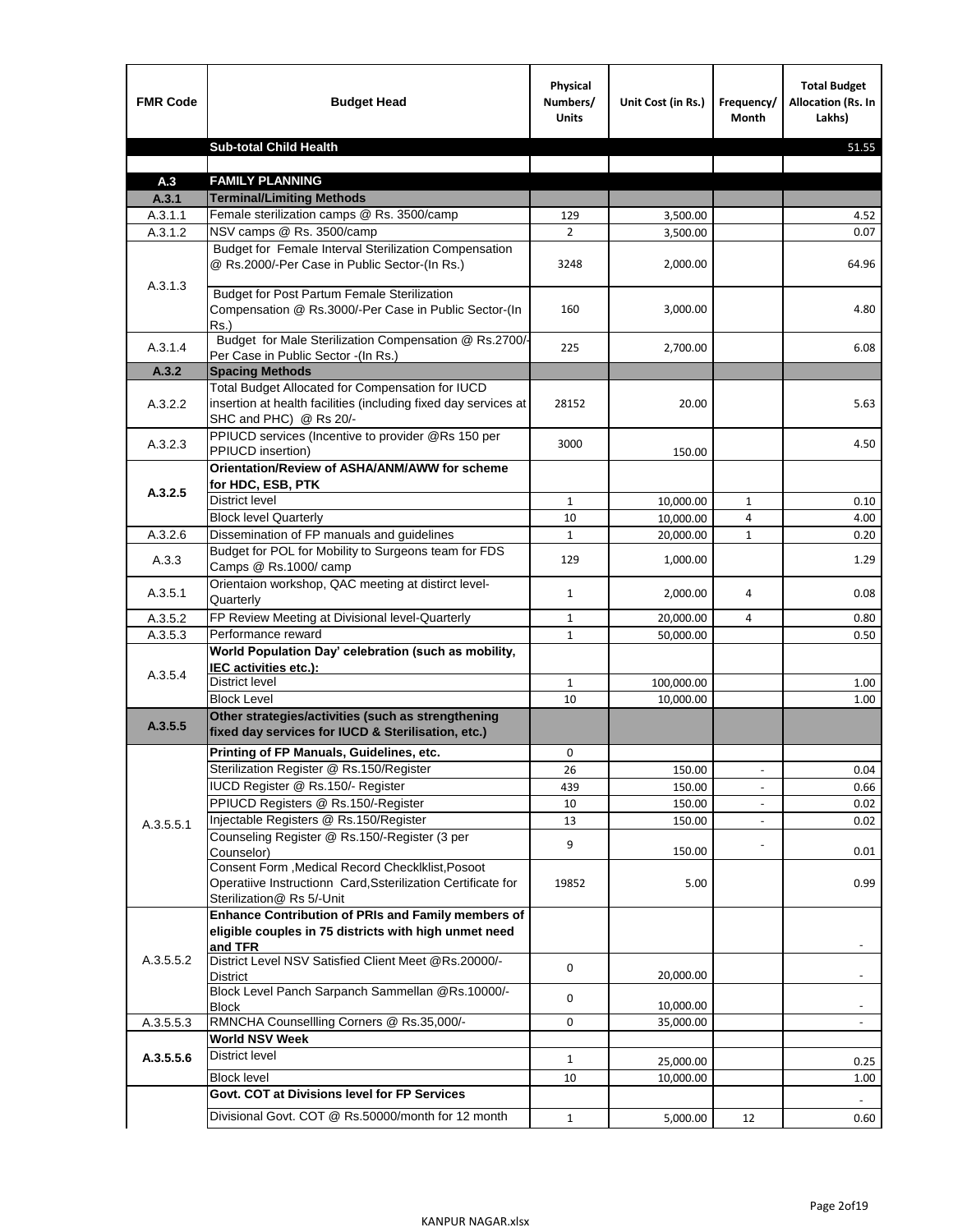| <b>FMR Code</b>    | <b>Budget Head</b>                                                                                                                                                                          | Physical<br>Numbers/<br><b>Units</b> | Unit Cost (in Rs.) | Frequency/<br>Month | <b>Total Budget</b><br>Allocation (Rs. In<br>Lakhs) |
|--------------------|---------------------------------------------------------------------------------------------------------------------------------------------------------------------------------------------|--------------------------------------|--------------------|---------------------|-----------------------------------------------------|
| A.3.5.5.8          | Exra Incentive for Female Interval Sterilization in Public<br>Sector.-(20% of 80% ELA) @ Rs. 130 per case                                                                                   | 650                                  | 130.00             |                     | 0.84                                                |
|                    | Extra Incentive for Male Sterilization in Public Sector-<br>(40% ELA) @ Rs. 155 per case                                                                                                    | 90                                   | 155.00             |                     | 0.14                                                |
|                    | <b>Sub-total Family Planning</b>                                                                                                                                                            |                                      |                    |                     | 104.09                                              |
|                    | ADOLESCENT HEALTH / RKSK (Rashtriya Kishore                                                                                                                                                 |                                      |                    |                     |                                                     |
| A.4                | Swasthya Karyakram)                                                                                                                                                                         |                                      |                    |                     |                                                     |
| A.4.1              | <b>Facility based services</b>                                                                                                                                                              |                                      |                    |                     |                                                     |
| A.4.1.1            | Orientation meetings-HPD Districts                                                                                                                                                          | $\Omega$                             | 9000               | $\mathbf{1}$        |                                                     |
|                    | Review meetings at District level-Quarterly                                                                                                                                                 | $\mathbf{1}$                         | 5000               | 4                   | 0.20                                                |
| A.4.1.2            | Establishment of new clinics at DH/Medical college level                                                                                                                                    | $\Omega$                             | 50,000.00          |                     |                                                     |
|                    | Operating expenses for existing clinics                                                                                                                                                     | 0                                    |                    |                     |                                                     |
|                    | DH & MC level Existing AFHS clinics                                                                                                                                                         | $\overline{2}$                       | 600.00             | 12                  | 0.14                                                |
| A.4.1.4            | DH & MC level AFHS clinics (New)                                                                                                                                                            | 0                                    | 600.00             | 6                   | $\overline{\phantom{a}}$                            |
|                    | CHC level Existing AFHS clinics                                                                                                                                                             | 0                                    | 400.00             | 12                  | $\overline{\phantom{a}}$                            |
|                    | PHC level existing AFHS clinics                                                                                                                                                             | $\Omega$                             | 200.00             | 12                  | $\sim$                                              |
| A.4.1.5            | Mobility support for AH counsellors at MC/DH level AH<br>Clinic at @ Rs 1000 per month for 06 month                                                                                         | 2                                    | 1,000.00           | 6                   | 0.12                                                |
|                    | Mobility support for Exsiting AH counsellors at CHC level<br>AH Clinic at @ Rs 1000 per month for 06 month                                                                                  | 0                                    | 1,000.00           | 6                   |                                                     |
| A.4.5.7            | <b>WIFS Register</b>                                                                                                                                                                        | 6773                                 | 100.00             |                     | 6.77                                                |
| A.4.5.8            | <b>NIPI Register</b>                                                                                                                                                                        | 6325                                 | 100.00             |                     | 6.33                                                |
| A.4.5.9            | <b>WIFS Reporting Formats</b>                                                                                                                                                               | 84420                                | 0.50               |                     | 0.42                                                |
|                    | <b>Sub-total Adolescent Health</b>                                                                                                                                                          |                                      |                    |                     | 13.98                                               |
| A.5                | <b>RBSK</b>                                                                                                                                                                                 |                                      |                    |                     |                                                     |
| A.5.1              | <b>Operational Cost of RBSK (Mobility support, DEIC etc)</b>                                                                                                                                |                                      |                    |                     |                                                     |
| A.5.1.2            | Prepare detailed operational plan for RBSK across<br>districts (cost of plan/convergence/monitoring<br>meetings should be kept seperately)<br>One meeting @ Rs. 500 per block for microplan | 10                                   | 500.00             |                     | 0.05                                                |
|                    | One orientation meeting for RBSK software                                                                                                                                                   | 10                                   | 90.00              |                     | 0.01                                                |
| A.5.1.3            | Mobility support for Mobile health team<br>Operational cost of DEIC                                                                                                                         | 20                                   | 30,000.00          | 12                  | 72.00                                               |
| A.5.1.4<br>A.5.1.5 | New born screening- Inborn error of metabolism (please<br>give details per unit cost of screening, number of children<br>to be screened and the delivery points Add details)                |                                      |                    |                     | $\mathbf 0$<br>0                                    |
| A.5.1.7            | Spectacle for children                                                                                                                                                                      | 697                                  | 275.00             |                     | 1.92                                                |
| A.5.1.10           | Monitoring Meeting at District level                                                                                                                                                        | $\mathbf{1}$                         | 5,000.00           | 3                   | 0.15                                                |
|                    |                                                                                                                                                                                             |                                      |                    |                     |                                                     |
|                    | <b>Sub-total RBSK</b>                                                                                                                                                                       |                                      |                    |                     | 74.13                                               |
| A.7                | <b>PNDT Activities</b>                                                                                                                                                                      |                                      |                    |                     |                                                     |
|                    | <b>Support to PNDT cell</b>                                                                                                                                                                 |                                      |                    |                     |                                                     |
|                    | Honorarium of Divisional Level Data Assistant @ Rs.<br>18743 per month for 12 months                                                                                                        | $\mathbf{1}$                         | 18,743.00          | 12                  | 2.25                                                |
| A.7.1              | Honorarium of District Level Data Assistant @<br>Rs.<br>11025 per month for 12 months                                                                                                       | $\mathbf{1}$                         | 11,025.00          | 12                  | 1.32                                                |
|                    | Contingency at Divisional level for PCPNDT Cell                                                                                                                                             | $\mathbf{1}$                         | 10,000.00          | $\mathbf{1}$        | 0.10                                                |
|                    | Contingency at District level for PCPNDT Cell                                                                                                                                               | $\mathbf{1}$                         | 5,000.00           | $\mathbf{1}$        | 0.05                                                |
| A.7.2.2            | Visit of Divisional level Inspection Committee (Including<br>TA/DA)                                                                                                                         | $\mathbf{1}$                         | 10,000.00          | $\mathbf{1}$        | 0.10                                                |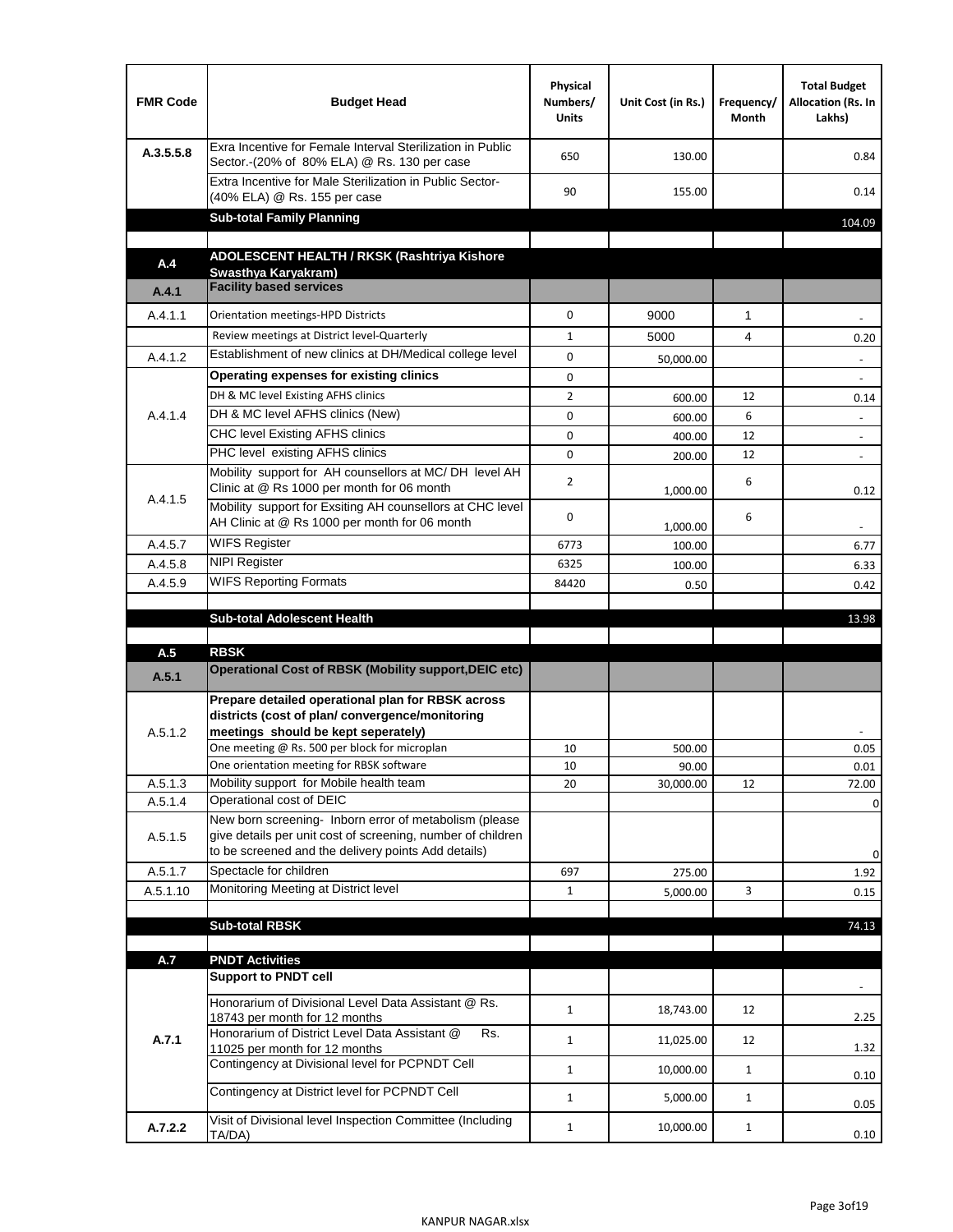| <b>FMR Code</b>          | <b>Budget Head</b>                                                                                                                              | Physical<br>Numbers/<br><b>Units</b> | Unit Cost (in Rs.)     | Frequency/<br>Month | <b>Total Budget</b><br><b>Allocation (Rs. In</b><br>Lakhs) |
|--------------------------|-------------------------------------------------------------------------------------------------------------------------------------------------|--------------------------------------|------------------------|---------------------|------------------------------------------------------------|
| A.7.2.5                  | Orientation of Member of District advisory Committee at<br><b>Divisional Level</b>                                                              | $\mathbf{1}$                         | 200,000.00             | $\mathbf{1}$        | 2.00                                                       |
| A.7.2.9                  | Capacity building of DGCS, CJM, District officers, Nodal<br>Officers, Ultrasound Owners, ASHA and AWWs<br>workshop at Districts and Block level |                                      |                        |                     |                                                            |
|                          | <b>District level</b>                                                                                                                           | $\mathbf{1}$                         | 10,000.00              | 1                   | 0.10                                                       |
|                          | <b>Block level</b>                                                                                                                              | 10                                   | 5,000.00               | $\mathbf{1}$        | 0.50                                                       |
|                          | <b>Sub-total PNDT activities</b>                                                                                                                |                                      |                        |                     | 6.42                                                       |
|                          |                                                                                                                                                 |                                      |                        |                     |                                                            |
| A.8                      | <b>Human Resources</b>                                                                                                                          |                                      |                        |                     |                                                            |
| A.8.1                    | <b>Contractual Staff &amp; Services</b>                                                                                                         |                                      |                        |                     |                                                            |
| A.8.1.1                  | <b>ANMs, Supervisory Nurses, LHVs</b><br><b>ANMs</b>                                                                                            |                                      |                        |                     |                                                            |
| A.8.1.1.1                | Honorarium of ANMs (New)                                                                                                                        | 0                                    |                        | 6                   | ä,                                                         |
| A.8.1.1.1.a              | Honorarium of ANMs (Existing)                                                                                                                   | 6                                    | 11,550.00<br>11,550.00 | 12                  | 8.32                                                       |
|                          | Honorarium of ANMs (New)                                                                                                                        | 43                                   | 11,550.00              | 6                   | 29.80                                                      |
| A.8.1.1.1.f              | Honorarium of ANMs (Existing)                                                                                                                   | 51                                   | 11,550.00              | 12                  | 70.69                                                      |
| A.8.1.1.2                | <b>Staff Nurses</b>                                                                                                                             |                                      |                        |                     |                                                            |
| A.8.1.1.2.a              | <b>DH</b>                                                                                                                                       |                                      |                        |                     | $\blacksquare$                                             |
|                          | Honorarium of SNs (New)                                                                                                                         | 0                                    | 19,060.00              | 6                   |                                                            |
| A.8.1.1.2.b              | Honorarium of SNs (Existing)                                                                                                                    | 61                                   | 19,060.00              | 12                  | 139.52                                                     |
|                          | <b>Staff Nurse-NRC</b>                                                                                                                          |                                      |                        |                     | $\overline{\phantom{a}}$                                   |
|                          | Old, SNs @19060/Month for 12 months                                                                                                             | 3                                    | 19,060.00              | 12                  | 6.86                                                       |
|                          | New, SNs @18150 per Month                                                                                                                       | $\mathbf{1}$                         | 18,150.00              | 6                   | 1.09                                                       |
|                          | <b>Staff Nurse-SNCU</b>                                                                                                                         |                                      |                        |                     |                                                            |
| A.8.1.1.2.f              | Exiting Staff Nurse Honorarium @ Rs.19060/- p.m. for 12<br>months                                                                               | 8                                    | 19,060.00              | 12                  | 18.30                                                      |
|                          | New Staff Nurse Honorarium @ Rs.18150/- p.m. for 6 months                                                                                       | 24                                   | 18,150.00              | 6                   | 26.14                                                      |
|                          | <b>Staff Nurse-NBSU</b>                                                                                                                         |                                      |                        |                     |                                                            |
|                          | Staff Nurse Honorarium @ Rs.18150/- p.m. (For 6 Months)                                                                                         | 3                                    | 18,150.00              | 12                  | 6.53                                                       |
|                          | Human Resource Pediatric Intencive Care unit (PICU)                                                                                             |                                      |                        |                     |                                                            |
| A.8.1.1.2.g              | Staff Nurses Honorarium @ Rs. 18,150 per months for 12<br>months                                                                                | 0                                    | 18,150.00              | 12                  |                                                            |
| A.8.1.2.1                | <b>Laboratory Technicians</b>                                                                                                                   |                                      |                        |                     |                                                            |
| A.8.1.2.1.a              | Honorarium of Laboratory Technician                                                                                                             |                                      |                        |                     | 8.67                                                       |
| A.8.1.3                  | <b>Specialists</b>                                                                                                                              |                                      |                        |                     |                                                            |
| A.8.1.3.1.b              | Honorarium of Contractual Gynaecologists/Surgeons                                                                                               | 11                                   | 80,000.00              | 12                  | 105.60                                                     |
| A.8.1.3.3                | Anesthetists                                                                                                                                    |                                      |                        |                     |                                                            |
| A.8.1.3.3.b<br>A.8.1.3.5 | Honorarium of Contractual Anesthetists<br>Specialists for CH (Pediatrician etc) in SNCU, NBSU, NRC                                              | 9                                    | 80,000.00              | 12                  | 86.40                                                      |
|                          | Existing @ 78650/month for 12 Months                                                                                                            | 0                                    | 78,650.00              | 12                  | $\blacksquare$                                             |
| A.8.1.3.5.d              | New Peadiatrician Honorarium @ Rs.71500/- p.m. for 6<br>months                                                                                  | 6                                    | 71,500.00              | 6                   | 25.74                                                      |
| A.8.1.3.7                | Dental surgeons and dentists                                                                                                                    |                                      |                        |                     |                                                            |
| A.8.1.3.7.a              | Honorarium of Dental Surgen                                                                                                                     |                                      |                        |                     | 0.00                                                       |
| A.8.1.5                  | <b>Medical Officers</b>                                                                                                                         |                                      |                        |                     |                                                            |
| A.8.1.5.2                | Honorarium of Medical Officers (New)                                                                                                            | 13                                   | 41,580.00              | $\overline{2}$      | 10.81                                                      |
|                          | Honorarium of Medical Officers (Existing)                                                                                                       | 0                                    | 41,580.00              | 12                  | $\frac{1}{2}$                                              |
|                          | MOs for SNCU/ NBSU/NRC etc                                                                                                                      |                                      |                        |                     |                                                            |
| A.8.1.5.6                | Old, MO @41580 per Month                                                                                                                        | 0                                    | 41,580.00              | 12                  | $\blacksquare$                                             |
|                          | New, Mo@39600 Per Month                                                                                                                         | $\mathbf{1}$                         | 39,600.00              | 6                   | 2.38                                                       |
|                          | Human Resource Pediatric Intencive Care unit (PICU)<br>Existing, MO Honorarium @ Rs/41580/ Month for 12 Months                                  |                                      |                        |                     |                                                            |
|                          | New, MO Honorarium @ Rs. 39600 / Month for 6 Months                                                                                             | $\mathbf 0$                          | 41,580.00              | 12                  |                                                            |
| A.8.1.5.7                |                                                                                                                                                 | 0                                    | 39,600.00              | 6                   |                                                            |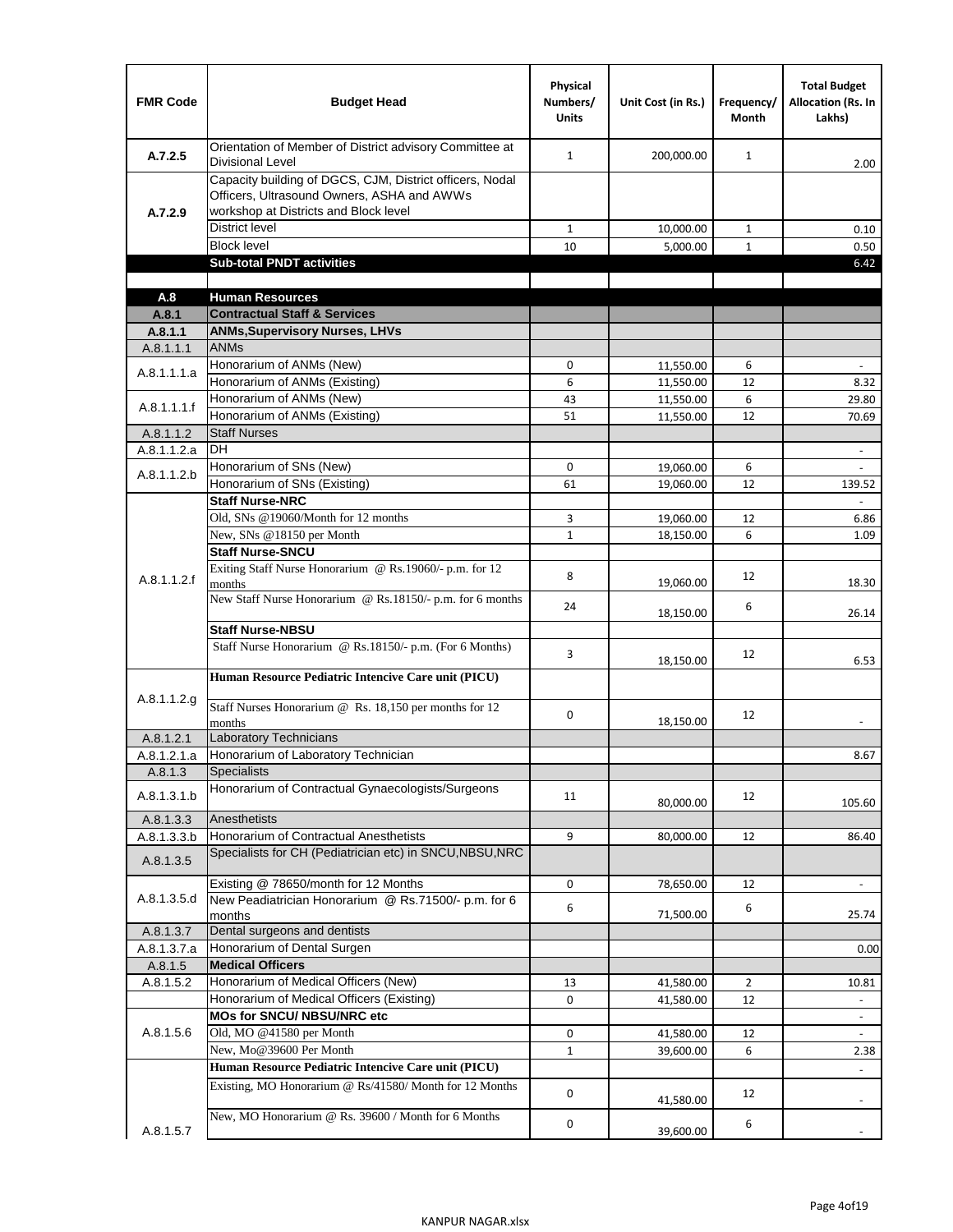| <b>FMR Code</b> | <b>Budget Head</b>                                                                    | Physical<br>Numbers/<br><b>Units</b> | Unit Cost (in Rs.)     | Frequency/<br>Month | <b>Total Budget</b><br>Allocation (Rs. In<br>Lakhs) |
|-----------------|---------------------------------------------------------------------------------------|--------------------------------------|------------------------|---------------------|-----------------------------------------------------|
|                 | Medical Officer/Training Coordinator, Honorarium at                                   |                                      |                        |                     |                                                     |
|                 | <b>Medical College</b><br>Old, Trg. Coord. @41580/month for 12 Month                  | 0                                    | 41,580.00              | 12                  |                                                     |
|                 | New, Trg. Coord.@39600/month for 6 Month                                              | $\mathbf{1}$                         | 39,600.00              | 6                   | 2.38                                                |
| A.8.1.7.2       | Honorarium of X-Ray Technician for 12 months                                          |                                      |                        |                     | 5.20                                                |
| A.8.1.7.4       | RBSK teams (Exclusive mobile health team & DEIC<br>Staff)                             |                                      |                        |                     |                                                     |
|                 | <b>MOs- AYUSH/MBBS</b>                                                                |                                      |                        |                     |                                                     |
|                 | <b>Honoraria Existing MBBS</b>                                                        | 10                                   | 41,675.00              | 12                  | 50.01                                               |
|                 | Honoraria New MBBS                                                                    | $\mathbf 0$                          | 37,800.00              | 6                   | $\blacksquare$                                      |
| A.8.1.7.4.1     | Honoraria - BDS<br>Honoraria - AYUSH (Existing)                                       | 8                                    | 40,516.00              | 12                  | 38.90                                               |
|                 | Honoraria - AYUSH recruited upto March 16                                             | 20<br>$\mathbf 0$                    | 27,783.00              | 12<br>12            | 66.68                                               |
|                 | Honoraria - AYUSH New                                                                 | $\overline{2}$                       | 26,460.00<br>25,200.00 | 6                   |                                                     |
|                 | <b>Staff Nurse</b>                                                                    | $\Omega$                             |                        |                     | 3.02                                                |
|                 | Honoraria - Staff Nurse                                                               | 11                                   | 19,100.00              | 12                  | 25.21                                               |
|                 | <b>ANM</b>                                                                            |                                      |                        |                     |                                                     |
| A.8.1.7.4.2     | Honoraria - ANMs (Existing)                                                           | 9                                    | 11,576.00              | 12                  | 12.50                                               |
|                 | Honoraria - ANM (Recruited upto March 16)                                             | 0                                    | 11,025.00              | 12                  | ÷,                                                  |
|                 | Honoraria - ANM (New)                                                                 | 0                                    | 10,500.00              | 6                   |                                                     |
|                 | Paramedical                                                                           | $\mathbf 0$                          |                        |                     | $\blacksquare$                                      |
|                 | Honoraria - Paramedical                                                               | 17                                   | 13,753.00              | 12                  | 28.06                                               |
|                 | <b>Pharmacists</b>                                                                    | $\mathbf 0$                          |                        |                     |                                                     |
| A.8.1.7.4.3     | Honoraria - Pharmacist (Existing)                                                     | $\mathbf 0$                          | 14,884.00              | 12                  |                                                     |
|                 | Honoraria - Pharmacist (Recruited upto March 16)                                      | 3                                    | 14,175.00              | 12                  | 5.10                                                |
|                 | Honoraria - Pharmacist (New)                                                          | $\mathbf 0$                          | 13,500.00              | 6                   | $\overline{a}$                                      |
|                 | Sub Total RBSK mobile teams                                                           | $\Omega$                             |                        |                     | $\overline{\phantom{a}}$                            |
| A.8.1.7.5       | <b>Others</b>                                                                         |                                      |                        |                     |                                                     |
| A.8.1.7.5.1     | Honorarium of RMNCH/FP Counselors @ Rs.10760/- for<br>12 months                       | 3                                    | 10,760.00              | 12                  | 3.87                                                |
|                 | <b>Adolescent Health counselors</b>                                                   |                                      |                        |                     | $\blacksquare$                                      |
|                 | AH counselors at DH level (1st & 2nd phase)                                           | 2                                    | 13,891.00              | 12                  | 3.33                                                |
| A.8.1.7.5.2     | AH counselors DH level of 3nd phase                                                   | $\mathbf 0$                          | 13,230.00              | 12                  | $\blacksquare$                                      |
|                 | AH counselors at DH/MC level (New)                                                    | 0                                    | 12,600.00              | 12                  | $\overline{\phantom{a}}$                            |
|                 | AH counsellors at CHC level                                                           | $\mathbf 0$                          | 13,230.00              | 6                   | $\blacksquare$                                      |
|                 | <b>Nutriionist</b>                                                                    | 0                                    |                        |                     | $\overline{\phantom{a}}$                            |
| A.8.1.7.5.4     | Old, Nutrist. @17325 per Month for 12 months                                          | $\mathbf{1}$                         | 17,325.00              | 12                  | 2.08                                                |
|                 | New, Nutrist. $@16500$ per Month for 6 months                                         | 0                                    | 16,500.00              | 6                   | $\overline{\phantom{a}}$                            |
|                 | <b>HR for Cold Chain</b>                                                              | 0                                    |                        |                     |                                                     |
|                 | Hononarium of Cold Chain Handlers at Division level                                   | 1                                    | 11,430.00              | 12                  | 1.37                                                |
|                 | Hononarium of Cold Chain Handlers at District level                                   | $\mathbf{1}$                         | 11,430.00              | 12                  | 1.37                                                |
|                 | Hononarium of Technician (Refeigator Machenic) at                                     |                                      |                        |                     |                                                     |
|                 | <b>Division level</b>                                                                 | $\mathbf{1}$                         | 19,060.00              | 12                  | 2.29                                                |
| A.8.1.7.7       | Technician (Refeigator Machenic) at District level                                    | 0                                    | 19,060.00              | 12                  | $\omega$                                            |
|                 | Honararium of Vaccince Strore Keeper at Division level                                | 0                                    | 25,410.00              | 12                  | $\overline{\phantom{a}}$                            |
|                 | Honararium of Vaccince Van Driver at Division level                                   | $\mathbf{1}$                         | 19,060.00              | 12                  | 2.29                                                |
|                 | <b>HR for Blood Bank Storage/Unit</b>                                                 |                                      |                        |                     |                                                     |
|                 | Man Power Support at 89 Blood Banks                                                   |                                      |                        |                     | 30.92                                               |
|                 | Man Power Support at 118 Blood Storage Centre                                         |                                      |                        |                     | 24.00                                               |
|                 | Manpower support of 18 BCTV                                                           |                                      |                        |                     | 14.17                                               |
| A.8.1.7.8       | Staff for Training Institutes/ SIHFW/ Nursing Training                                |                                      |                        |                     | 63                                                  |
|                 | Incentive/ Awards etc. to SN, ANMs etc.                                               |                                      |                        |                     |                                                     |
|                 | SBA Trained ANMs at L1 SCs from 6th delivery every month                              | 0                                    | 300.00                 |                     | $\blacksquare$                                      |
|                 | SBA Trained ANMs/SNs at APHCs/PHCs starting from 16th<br>Delivery every month         | 0                                    | 300.00                 |                     |                                                     |
| A.8.1.8         | SBA Trained ANMs/SNs at Non FRU CHCs/BPHCs starting from<br>51st Delivery every month | 0                                    |                        |                     |                                                     |
|                 |                                                                                       |                                      | 300.00                 |                     |                                                     |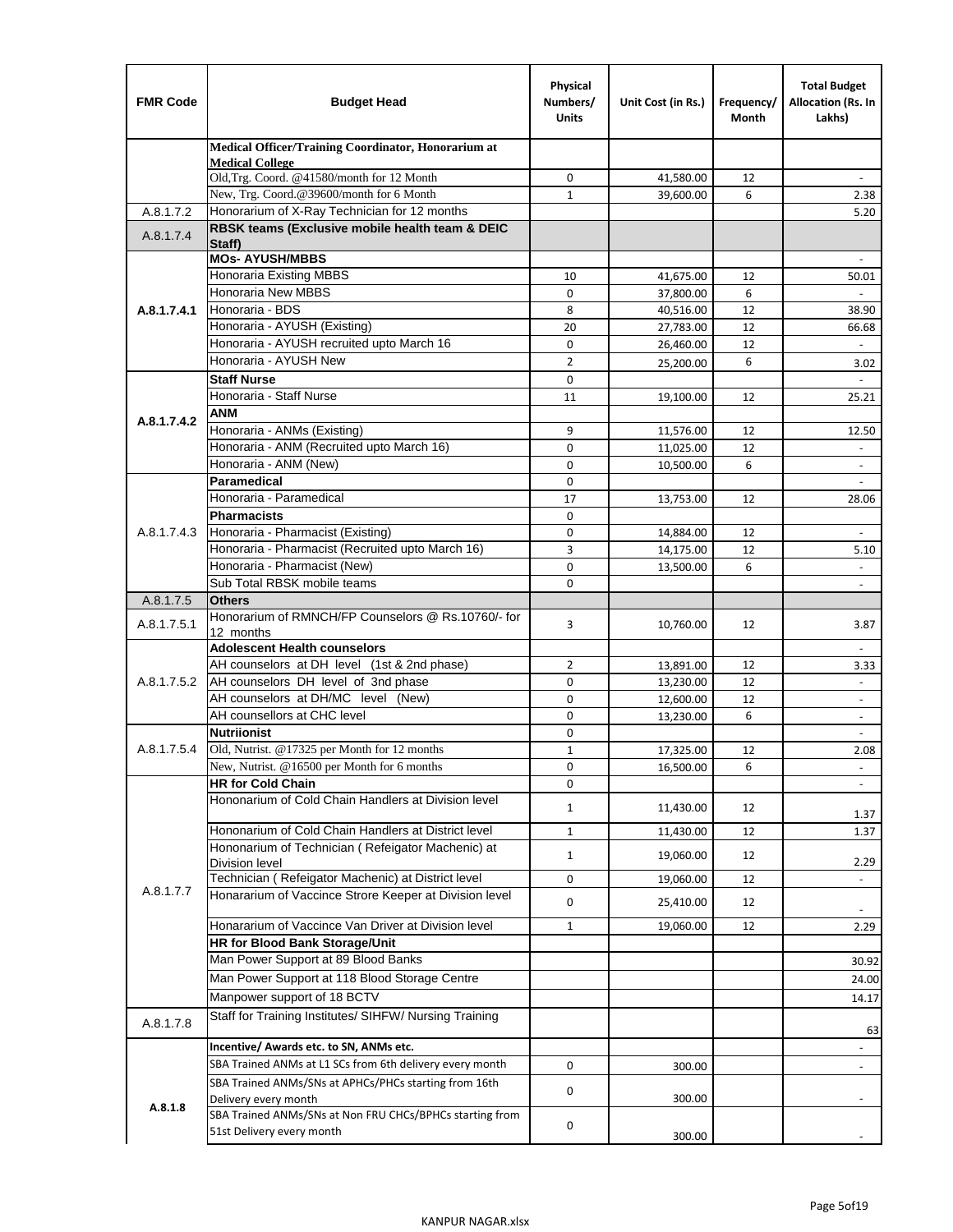| <b>FMR Code</b> | <b>Budget Head</b>                                                                                      | Physical<br>Numbers/<br><b>Units</b> | Unit Cost (in Rs.) | Frequency/<br>Month | <b>Total Budget</b><br>Allocation (Rs. In<br>Lakhs) |
|-----------------|---------------------------------------------------------------------------------------------------------|--------------------------------------|--------------------|---------------------|-----------------------------------------------------|
|                 | Incentives for EMOC teams at below District level starting from<br>6th CS every month @Rs 3000/CS       | 0                                    | 3.000.00           |                     |                                                     |
| A.8.1.9         | Honorarium of Data Entry Operator at DH                                                                 |                                      |                    |                     | 2.75                                                |
| A.8.1.10        | <b>Other Incentives Schemes (Pl.Specify)</b>                                                            |                                      |                    |                     |                                                     |
| A.8.1.10.1      | Fixed difficult area Incentive                                                                          | 0                                    |                    |                     |                                                     |
| A.8.1.10.2      | FRU Operationalization for Gynae & anaesthetist<br>specialist on call from govt sector for NHPDs & HPDs | 220                                  | 3,000.00           |                     | 6.60                                                |
| A.8.1.10.3      | FRU Operationalization Gynaecologists specialist on call<br>for NHPDs & HPDs                            | 110                                  | 4,500.00           |                     | 4.95                                                |
| A.8.1.10.4      | FRU Operationalization anaesthetist specialist on call for<br><b>NHPDs &amp; HPDs</b>                   | 220                                  | 3,000.00           |                     | 6.60                                                |
| A.8.1.10.5      | Performance based Incentives to RMNCH+A Counsellors<br>in Family Planning @ Rs.50/ client               | 240                                  | 50.00              |                     | 0.12                                                |
| A.8.1.11        | <b>Support Staff for Health Facilities</b>                                                              |                                      |                    |                     |                                                     |
|                 | <b>HR-NRC</b>                                                                                           |                                      |                    |                     | $\sim$                                              |
|                 | Cook<br>Old, Cook @7500 per Month for 12 months                                                         | 1                                    | 7,500.00           | 12                  | 0.90                                                |
|                 | New, Cook @7500 per Month for 6 months                                                                  | 0                                    | 7,500.00           | 6                   | $\omega$                                            |
|                 | <b>Care Taker</b>                                                                                       |                                      |                    |                     |                                                     |
|                 | Old, Caretaker @6400 per Month for 12 months                                                            | $\mathbf{1}$                         | 6,400.00           | 12                  | 0.77                                                |
|                 | New, Caretaker @6400 per Month for 6 months                                                             | 0                                    | 6,400.00           | 6                   |                                                     |
|                 | <b>Cleaner</b>                                                                                          |                                      |                    |                     |                                                     |
|                 | Old, Cleaner @6400 per Month for 12 months                                                              | $\mathbf{1}$                         | 6,400.00           | 12                  | 0.77                                                |
|                 | New, Cleaner @6400 per Month for 6 months                                                               | 0                                    | 6,400.00           | 6                   |                                                     |
|                 | <b>HR-SNCU</b>                                                                                          |                                      |                    |                     |                                                     |
| A.8.1.11.f      | Cleaner/ Ward Ayah/Security Guard<br>Existing CL/WA Honorarium @ Rs. 6400/monty for 12<br>months        | 4                                    | 6,400.00           | 12                  | 3.07                                                |
|                 | New CL/WA/SG Honorarium @ Rs. 6400/month for 6                                                          |                                      |                    |                     |                                                     |
|                 | month                                                                                                   | 23                                   | 6,400.00           | 6                   | 8.83                                                |
|                 | <b>Data Entry Oprator</b>                                                                               |                                      |                    |                     |                                                     |
|                 | old DEO Honorarium @ Rs.12000/- p.m. for 12 months                                                      | $\mathbf{1}$                         | 12,000.00          | 12                  | 1.44                                                |
|                 | New DEO Honorarium @ Rs.12000/- p.m. for 6 months                                                       | $\overline{2}$                       | 12,000.00          | 6                   | 1.44                                                |
|                 | Human Resource Pediatric Intencive Care unit (PICU)                                                     |                                      |                    |                     |                                                     |
|                 | Ward Aaya/Sweeper Honorarium @ Rs. 6400/Month for 6                                                     | 0                                    |                    | 6                   |                                                     |
|                 | months                                                                                                  |                                      | 6,400.00           |                     |                                                     |
|                 | Sub-total HR                                                                                            |                                      |                    |                     | 970.83                                              |
|                 | <b>TRAINING</b>                                                                                         |                                      |                    |                     |                                                     |
| A.9<br>A.9.1    | Skill lab                                                                                               |                                      |                    |                     |                                                     |
| A.9.1.3         | Training Motivation and follow up visit                                                                 |                                      |                    |                     | $\pmb{0}$                                           |
| A.9.3           | <b>Maternal Health Training</b>                                                                         |                                      |                    |                     | $\blacksquare$                                      |
| A.9.3.1.4       | Training of ANMs / LHVs in SBA                                                                          |                                      |                    |                     | $\overline{\phantom{a}}$                            |
| A.9.3.7         | Other maternal health training (please specify)                                                         |                                      |                    |                     |                                                     |
| A.9.3.7.1       | MDR training of District and Block level officials                                                      | $\overline{2}$                       | 22,950.00          |                     | 0.46                                                |
| A.9.3.7.5       | ANM Training on new ANC guidelines and HRPs                                                             |                                      |                    |                     |                                                     |
|                 | District level                                                                                          | $\overline{2}$                       | 29,300.00          |                     | 0.59                                                |
|                 | <b>Block Level</b>                                                                                      | 10                                   | 31,050.00          |                     | 3.11                                                |
| A.9.10          | <b>Training (Nursing)</b><br>Strengthening of Existing Training Institutions/Nursing School             |                                      |                    |                     |                                                     |
| A.9.10.1        | excluding infrastructure and HR.                                                                        | $\mathbf{1}$                         | 4,300,000.00       |                     | 43.00                                               |
| A.9.10.2        | New Training Institutions/School                                                                        | $\mathbf{1}$                         | 152,000.00         |                     | 1.52                                                |
|                 | <b>National Dewarming Day</b>                                                                           |                                      |                    |                     |                                                     |
| A.9.11.3        | Orientaion meeting-District level                                                                       | $\mathbf{1}$                         | 5000               | $\overline{2}$      | 0.10                                                |
|                 | Orientaion meeting-Block level                                                                          | 10                                   | 7500               | $\overline{2}$      | 1.50                                                |
| A.9.12          | <b>RBSK training</b>                                                                                    |                                      |                    |                     |                                                     |
| A.9.12.1        | RBSK Training -Training of Mobile health team -<br>technical and managerial (5 days)                    |                                      |                    |                     | 23.7                                                |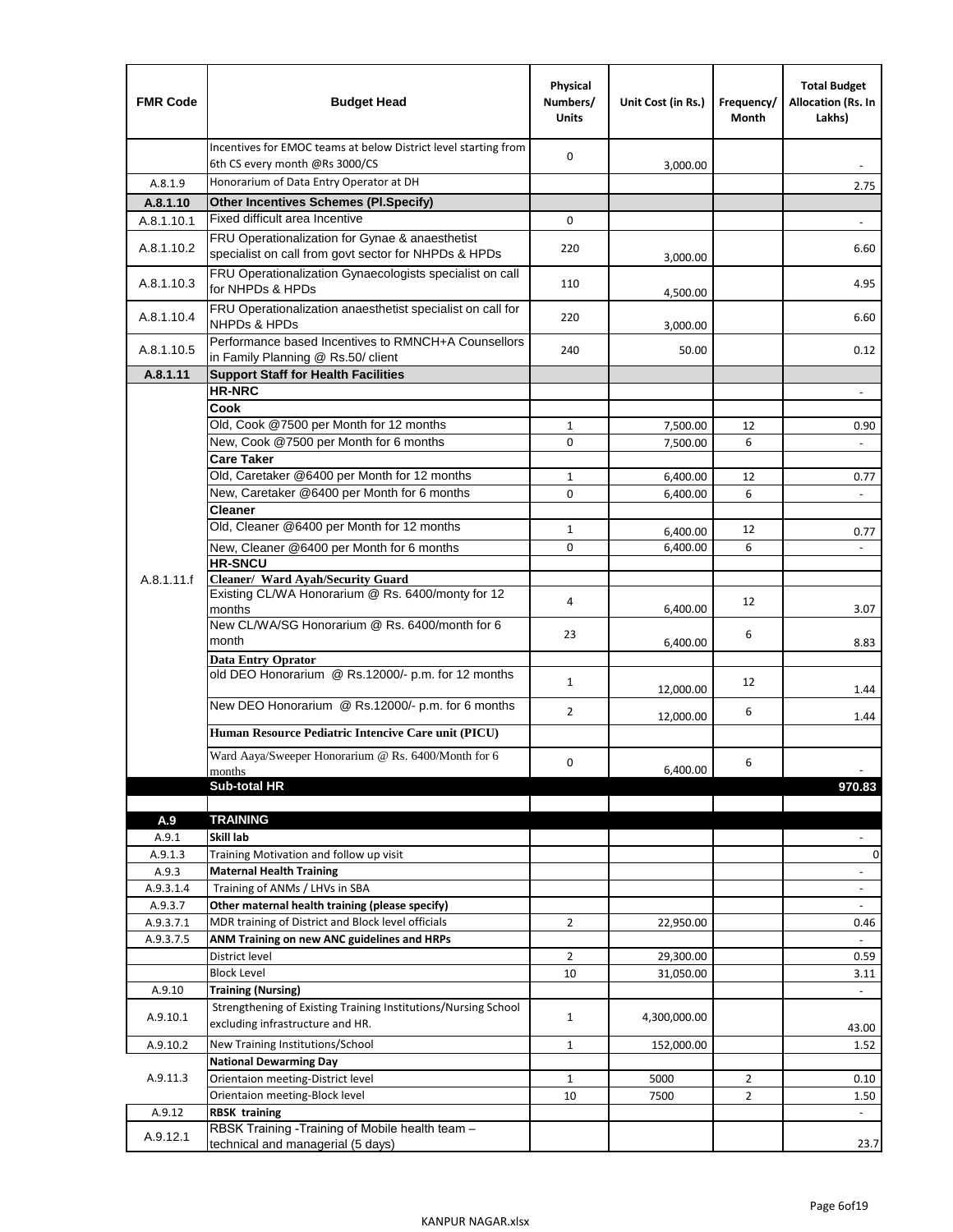| <b>FMR Code</b>    | <b>Budget Head</b>                                                                           | Physical<br>Numbers/<br><b>Units</b> | Unit Cost (in Rs.) | Frequency/<br><b>Month</b> | <b>Total Budget</b><br>Allocation (Rs. In<br>Lakhs) |
|--------------------|----------------------------------------------------------------------------------------------|--------------------------------------|--------------------|----------------------------|-----------------------------------------------------|
|                    |                                                                                              |                                      |                    |                            |                                                     |
|                    | <b>Sub-total Training</b>                                                                    |                                      |                    |                            | 73.97                                               |
| A.10               | <b>PROGRAMME MANAGEMENT</b>                                                                  |                                      |                    |                            |                                                     |
| A.10.2             | Contractual Staff for DPMSU recruited and in position                                        |                                      |                    |                            |                                                     |
| A.10.2.1           | District Programme Manager                                                                   | $\mathbf{1}$                         | 39,690.00          | 12                         | 4.76                                                |
| A.10.2.2           | District Accounts Manager                                                                    | 1                                    | 32,303.00          | 12                         | 3.88                                                |
| A.10.2.3           | District Data Manager                                                                        | $\mathbf{1}$                         |                    | 12                         |                                                     |
| A.10.2.4           | Consultants/ Programme Officers (Kindly Specify)                                             | $\mathbf 0$                          | 22,050.00          |                            | 2.65                                                |
|                    | Honorarium of RKSK Coordinator                                                               | 0                                    | 25,000.00          | 9                          | $\overline{\phantom{a}}$                            |
| A.10.2.5           | Accountants                                                                                  | 0                                    |                    |                            |                                                     |
| A.10.2.6           | Data Entry Operators                                                                         | 0                                    |                    |                            | $\overline{\phantom{a}}$                            |
| A.10.2.7           | Support Staff (Kindly Specify)                                                               | $\mathbf{1}$                         | 8,269.00           | 12                         | 0.99                                                |
| A.10.2.8.1         | Operational Cost for DPMU unit                                                               | $\mathbf{1}$                         | 89,250.00          | 12                         | 10.71                                               |
| A.10.2.8.5         | <b>DEIC Managers</b>                                                                         | $\mathbf 0$                          | 33,000.00          | 10                         |                                                     |
| A.10.3             | <b>Strengthening of Block PMU</b>                                                            |                                      |                    |                            |                                                     |
| A.10.3.1           | <b>Block Programme Manager</b>                                                               |                                      |                    |                            | 29.11                                               |
| A.10.3.2           | <b>Block Accounts Manager</b>                                                                |                                      | 12,128.00          | 12                         | 14.55                                               |
| A.10.3.7.1         | Operational Cost for BPMU unit                                                               | 10                                   | 15,000.00          | 12                         | 18.00                                               |
| A.10.6             | <b>Concurrent Audit system</b><br>Monthly Concurrent Audit                                   | $\mathbf{1}$                         |                    | 12                         | 0.54                                                |
|                    | <b>Block Spesific Work</b>                                                                   | 10                                   | 4,500.00<br>500.00 | 12                         | 0.60                                                |
| A.10.7             | <b>Mobility Support, Field Visits</b>                                                        |                                      |                    |                            |                                                     |
| A.10.7.2           | <b>DPMU/District</b>                                                                         | $\overline{2}$                       | 30,000.00          | 12                         | 7.20                                                |
| A.10.7.3           | <b>BPMU/Block</b>                                                                            | 10                                   | 30,000.00          | 12                         | 36.00                                               |
| A.10.8.1           | Vehicles for Divisional / AD office                                                          | $\overline{2}$                       | 30,000.00          | 12                         | 7.20                                                |
|                    |                                                                                              |                                      |                    |                            |                                                     |
|                    | <b>Sub-total Programme Management</b>                                                        |                                      |                    |                            | 136.19                                              |
|                    | Total of RMNCH+A                                                                             |                                      |                    |                            | 2,789.06                                            |
|                    |                                                                                              |                                      |                    |                            |                                                     |
| в                  | Additionalities under NRHM (Mission Flexible Pool)                                           |                                      |                    |                            |                                                     |
|                    |                                                                                              |                                      |                    |                            |                                                     |
| <b>B1</b>          | <b>ASHA</b>                                                                                  |                                      |                    |                            |                                                     |
| B1.1.1.3           | <b>Supplementary training for ASHAs</b><br>TOT of ASHA Trainer- I round (at RHFWTC)          |                                      |                    |                            |                                                     |
| B1.1.1.3.1         | Batch cost+Equipment+Module+ Monitoring Visit                                                |                                      |                    |                            | 8.80                                                |
| B1.1.1.3.2         | TOT of ASHA Trainers -II Round (at RHFWTC)                                                   |                                      |                    |                            | 16.06                                               |
| B1.1.1.4           | Post training support and supervision                                                        |                                      |                    |                            | $\omega$                                            |
|                    | Supervision costs by ASHA facilitators<br>(12 months)                                        |                                      |                    |                            | 44.40                                               |
| B1.1.1.4.1         | Supervision costs by ASHA facilitators<br>(6 months)                                         |                                      |                    |                            |                                                     |
|                    |                                                                                              |                                      |                    |                            |                                                     |
| B1.1.1.4.2         | Monthly review Meeting of ASHA Sangini with BCPM                                             |                                      |                    |                            | 1.33                                                |
| B <sub>1.1.3</sub> | Performance Incentive/Other Incentive to ASHAs (if                                           |                                      |                    |                            |                                                     |
| B1.1.3.1           | any)<br><b>ASHA incentives under Maternal Health</b>                                         |                                      |                    |                            |                                                     |
| B1.1.3.1.2         | Maternal Death Audit Information                                                             | 220                                  | 200.00             |                            | 0.44                                                |
| B1.1.3.2           | Incentive to ASHA under Child Health                                                         |                                      |                    |                            | $\omega$                                            |
| B1.1.3.2.1         | Incentive for Home Based Newborn Care programme                                              | 50868                                | 250.00             |                            | 127.17                                              |
| B1.1.3.2.4         | Incentive for referral of SAM cases to NRC @ Rs.50/Case                                      | 240                                  | 50.00              |                            | 0.12                                                |
| B1.1.3.2.5         | Incentive for follow up of discharge of SAM children from<br>NRCs @ Rs. 100/ for 4 Follow up | 240                                  | 100.00             |                            | 0.24                                                |
| B1.1.3.3           | ASHA Incentives under family planning (ESB/ PPIUCD/<br>Others)                               |                                      |                    |                            |                                                     |
| B1.1.3.3.1         | ASHA PPIUCD incentive for accompanying the client for<br>PPIUCD insertion                    | 3000                                 | 150.00             |                            | 4.50                                                |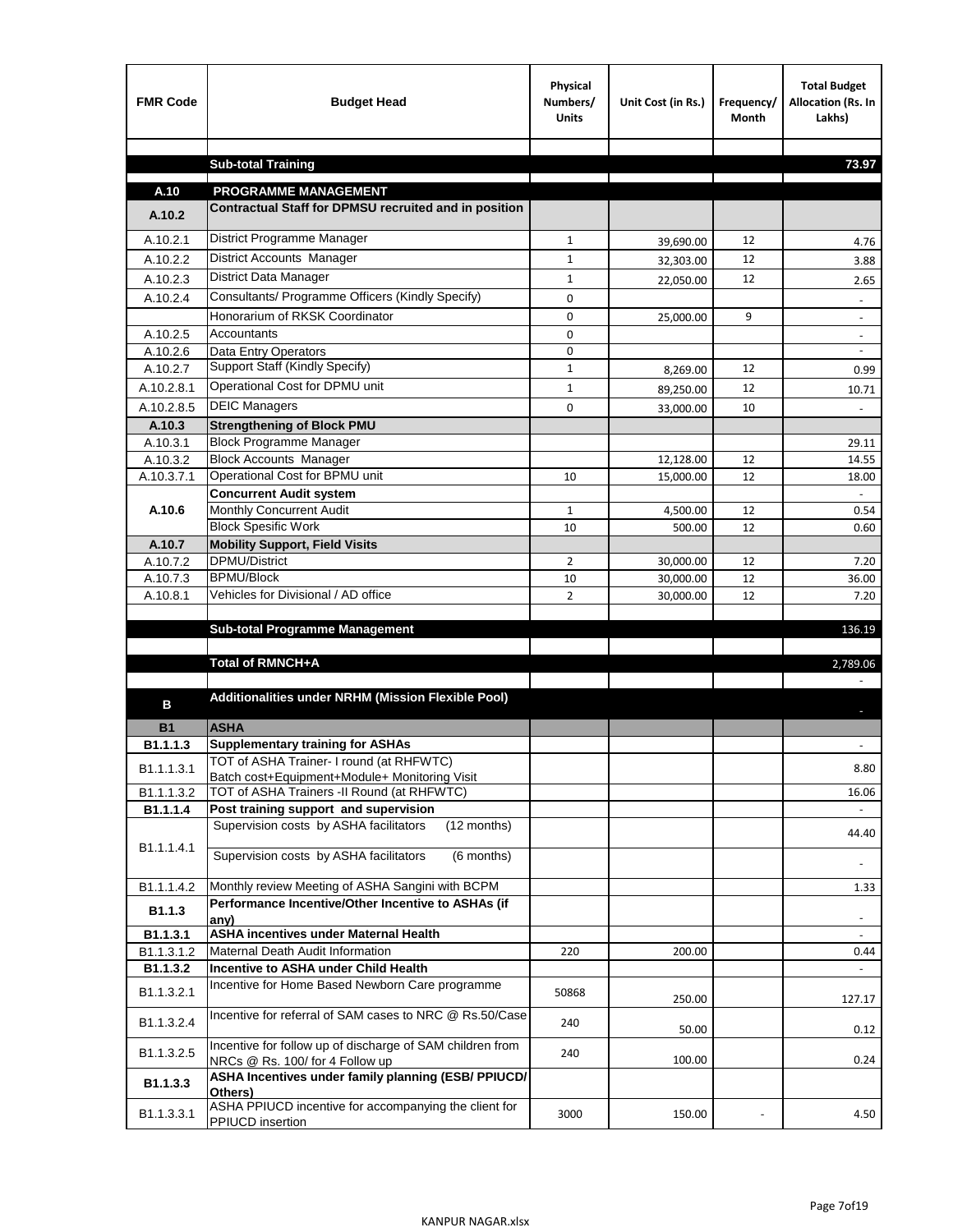| <b>FMR Code</b>            | <b>Budget Head</b>                                                                                                                                                    | Physical<br>Numbers/<br><b>Units</b> | Unit Cost (in Rs.) | Frequency/<br>Month | <b>Total Budget</b><br><b>Allocation (Rs. In</b><br>Lakhs) |
|----------------------------|-----------------------------------------------------------------------------------------------------------------------------------------------------------------------|--------------------------------------|--------------------|---------------------|------------------------------------------------------------|
|                            | ASHA incentive under ESB scheme for promoting<br>spacing of births @ 500/- per ASHA/client                                                                            | 404                                  | 500.00             |                     | 2.02                                                       |
| B <sub>1.1</sub> , 3, 3, 2 | Spacing for 2 years after marriage @ 500/- per<br>ASHA/client                                                                                                         | 418                                  | 500.00             |                     | 2.09                                                       |
| B1.1.3.3.3                 | ASHA Incentive under ESB scheme for promoting<br>adoption of limiting method upto two children @ Rs. 1000<br>per client                                               | 500                                  | 1,000.00           |                     | 5.00                                                       |
| B1.1.3.6                   | <b>ASHA Incentives (other)</b>                                                                                                                                        |                                      |                    |                     |                                                            |
| B <sub>1.1</sub> , 3, 5, 3 | ASHA incentive for NDD for 2 round                                                                                                                                    | 1686                                 | 100.00             | $\overline{2}$      | 3.37                                                       |
| B <sub>1.1</sub> .3.6.1    | Amount to be released for 12 months for Routine<br>activities (4 month incentive for ASHAs those are yet to<br>be placed)                                             |                                      |                    |                     | 195.44                                                     |
| B1.1.3.6.4                 | Incentive to ASHA Facilitator (12 Months)                                                                                                                             |                                      |                    |                     | 2.66                                                       |
| B <sub>1.1</sub> .3.6.5    | Reimbursement of travel expenses for accompanying a<br>woman to facility for surgical abortion (MVA/EVA) @<br>Rs.150/-per case                                        | 400                                  | 150.00             |                     | 0.60                                                       |
| B <sub>1.1</sub> .3.6.6    | Reimbursement of travel expenses for accompanying a<br>woman to facility for medical abortion (MMA) @ Rs.225/-<br>per case                                            | 400                                  | 225.00             |                     | 0.90                                                       |
| B1.1.3.6.9                 | ASHA Torch (NO. of ASHA +AF) @ Rs. 262.20                                                                                                                             |                                      |                    |                     | 4.61                                                       |
| B1.1.3.7                   | Other (support provisions to ASHA such as uniform,<br>diary, ASHA Ghar etc)                                                                                           |                                      |                    |                     |                                                            |
| B <sub>1.1</sub> .3.7.2    | ASHA Payment Voucher, Payment Register and VHIR<br>1.@ Rs. 25/ASHA, 2.@Rs.50/AF, 3.@Rs.150/block for<br>ASHa master payment register,<br>4. @Rs.174.5/ASHA/B1.1.3.7.2 |                                      |                    |                     | 3.42                                                       |
| B <sub>1.1</sub> , 3, 7, 4 | ASHA SAREE (TA/DA for Attending monthly meeting) No.<br>of ASHA+AF @ Rs.450                                                                                           |                                      |                    |                     | 7.92                                                       |
| B <sub>1.1</sub> .5.1      | Honorarium of Regional Coordinator                                                                                                                                    |                                      |                    |                     | 2.10                                                       |
| B <sub>1.1.5.2</sub>       | Honararium of District Community Process Manager                                                                                                                      | $\mathbf{1}$                         | 32,303.00          | 12                  | 3.88                                                       |
| B1.1.5.3                   | Honararium of Block Community Process Manager                                                                                                                         | 10                                   | 12,000.00          | 12                  | 14.40                                                      |
|                            | Mobility cost for ARC/AMG                                                                                                                                             |                                      |                    |                     | 2.40                                                       |
| B <sub>1.1.5.4</sub>       | AMG cost                                                                                                                                                              | $\mathbf{1}$                         | 10,000.00          | $\mathbf{1}$        | 0.10                                                       |
|                            | Quarterly BCPM meeting at Divisional Head Quarter @                                                                                                                   |                                      |                    |                     | 1.00                                                       |
|                            | rs. 500/BCPM/qtr.                                                                                                                                                     |                                      |                    |                     |                                                            |
|                            | <b>Sub Total of ASHA</b>                                                                                                                                              |                                      |                    |                     | 454.97691                                                  |
|                            |                                                                                                                                                                       |                                      |                    |                     |                                                            |
| B.2                        | <b>Untied Fund</b>                                                                                                                                                    |                                      |                    |                     |                                                            |
| B <sub>2.3</sub>           | <b>CHCs</b>                                                                                                                                                           |                                      |                    |                     | 25.00                                                      |
| B <sub>2.4</sub>           | <b>PHCs</b><br><b>Sub Total of Untied Fund</b>                                                                                                                        |                                      |                    |                     | 30.63<br>55.625                                            |
|                            |                                                                                                                                                                       |                                      |                    |                     |                                                            |
| <b>B9</b>                  | <b>Mainstreaming of AYUSH</b>                                                                                                                                         |                                      |                    |                     |                                                            |
| B.9.1                      | Medical Officers at CHCs/ PHCs (Only AYUSH)                                                                                                                           |                                      |                    |                     |                                                            |
| B.9.1.1                    | <b>DH</b>                                                                                                                                                             | 4                                    | 29,106.00          | 12                  | 13.97                                                      |
| B.9.1.2                    | <b>FRUs</b>                                                                                                                                                           | 0                                    | 29,106.00          | 12                  |                                                            |
| B.9.1.3                    | Non FRU SDH/ CHC<br>24 X 7 PHC                                                                                                                                        | $\overline{2}$                       | 29,106.00          | 12                  | 6.99                                                       |
| B.9.1.4                    | Non-24 X 7 PHCs/ APHCs                                                                                                                                                | 27                                   | 29,106.00          | 12                  | 94.30                                                      |
| B.9.1.5<br>B.9.2           | Other Staff Nurses and Supervisory Nurses/ AYUSH                                                                                                                      | 0                                    | 29,106.00          | 12                  |                                                            |
|                            | pharmacists (Only AYUSH)<br>DH                                                                                                                                        |                                      |                    |                     |                                                            |
| B.9.2.1                    | <b>FRUs</b>                                                                                                                                                           | $\overline{2}$                       | 10,914.75          | 12                  | 2.62                                                       |
| B.9.2.2                    | Non FRU SDH/ CHC                                                                                                                                                      | 6                                    | 10,914.75          | 12                  | 7.86                                                       |
| B.9.2.3                    |                                                                                                                                                                       | 3                                    | 10,914.75          | 12                  | 3.93                                                       |
| B.9.2.4                    | 24 X 7 PHC                                                                                                                                                            | 6                                    | 10,914.75          | 12                  | 7.86                                                       |
| B.9.2.5                    | Non-24 X 7 PHCs                                                                                                                                                       | 0                                    | 10,914.75          | 12                  | $\overline{\phantom{a}}$                                   |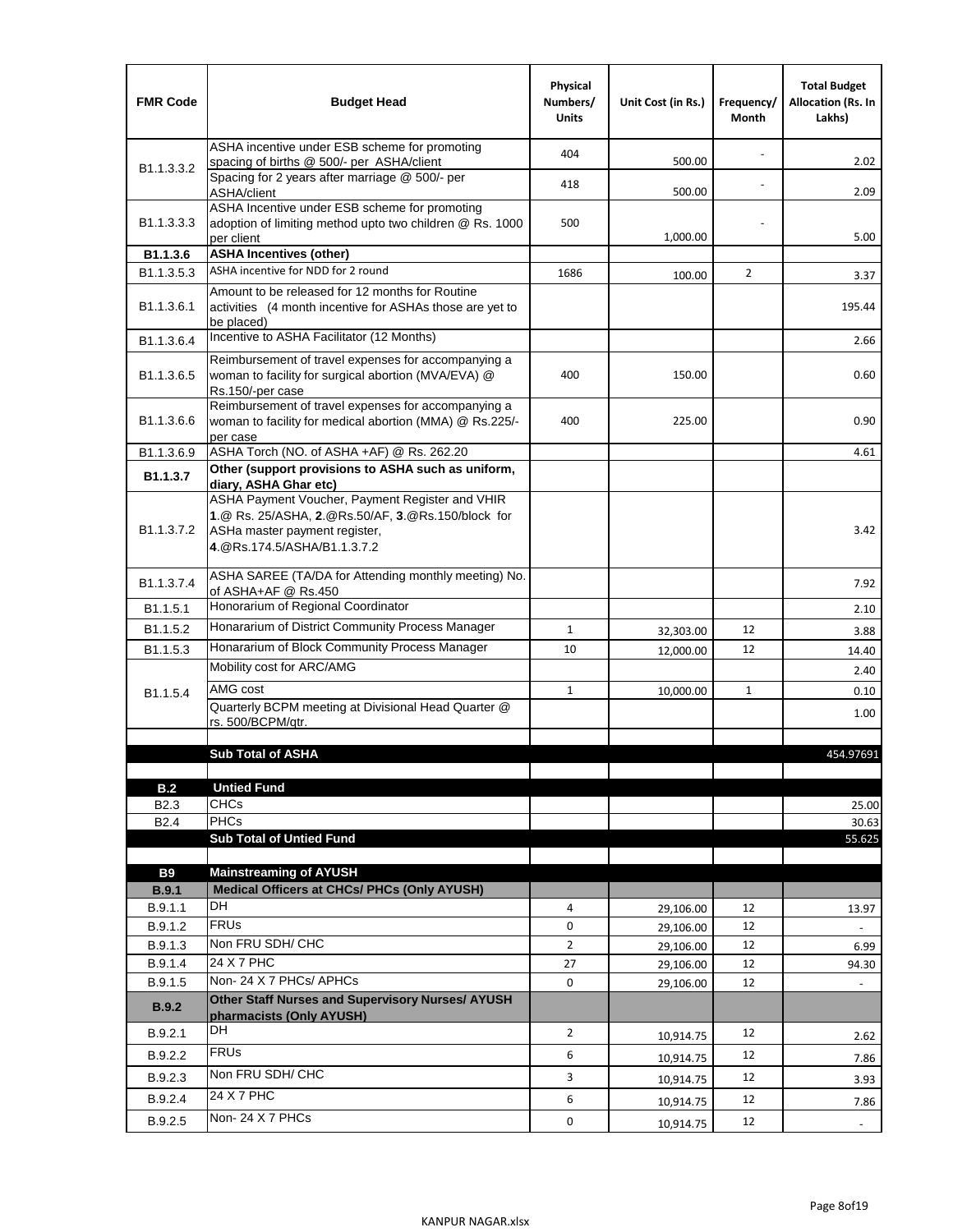| <b>FMR Code</b> | <b>Budget Head</b>                                                                              | Physical<br>Numbers/<br><b>Units</b> | Unit Cost (in Rs.) | Frequency/<br>Month | <b>Total Budget</b><br>Allocation (Rs. In<br>Lakhs) |
|-----------------|-------------------------------------------------------------------------------------------------|--------------------------------------|--------------------|---------------------|-----------------------------------------------------|
|                 | Panchkarma Unit Lokbabdhu Rajnarayna Joint<br><b>Hospital, Lucknow</b>                          |                                      |                    |                     |                                                     |
| B.9.2.6         | Honararium of Panchkarma Technician (1Male and 1<br>Female)                                     | 0                                    | 10,000.00          | 12                  |                                                     |
|                 | Honorarium of Panchkarma Attendent                                                              | $\mathbf 0$                          | 8,000.00           | 12                  |                                                     |
|                 | Lumpsum amount for Sweeper (Safai Karmi)                                                        |                                      |                    |                     | 0                                                   |
| <b>B9.3</b>     | <b>Other Activities (Excluding HR)</b>                                                          |                                      |                    |                     |                                                     |
| B9.3.1          | Contingency AYUSH wings                                                                         | $\overline{2}$                       | 20,000.00          |                     | 0.40                                                |
| B9.3.3          | Establishment of Panchkarma Unit                                                                |                                      |                    |                     | $\mathbf 0$                                         |
| B9.3.4          | Construction of AYUSH Wing                                                                      | 0                                    | 3,000,000.00       |                     |                                                     |
|                 |                                                                                                 |                                      |                    |                     |                                                     |
|                 | Sub Total of Mainstreaming of AYUSH                                                             |                                      |                    |                     | 137.93                                              |
|                 |                                                                                                 |                                      |                    |                     |                                                     |
| <b>B10</b>      | <b>IEC-BCC NRHM</b>                                                                             |                                      |                    |                     |                                                     |
| B.10.3.5        | <b>Girls Child Day</b><br><b>Division level</b>                                                 | $\mathbf{1}$                         | 50,000.00          | 1                   | 0.50                                                |
|                 | <b>Block level</b>                                                                              | 10                                   | 10,000.00          | $\mathbf{1}$        | 1.00                                                |
| <b>B.10.7</b>   | Priniting activities (please specify)                                                           |                                      |                    |                     |                                                     |
|                 | SM booklet @Rs 20.00 for all ANCs                                                               | 92349                                | 20.00              |                     | 18.47                                               |
| B.10.7.1        | MCP card @ Rs 10 for all ANCs                                                                   | 92349                                | 10.00              |                     | 9.23                                                |
| <b>B.10.7.4</b> | <b>Other printing</b>                                                                           |                                      |                    |                     |                                                     |
| B.10.7.4.1      | <b>IEC-BCC Material for NDD</b>                                                                 |                                      |                    |                     |                                                     |
|                 | IEC material, poster, banner @ Rs. 14000 per block for 2<br>round                               | 10                                   | 14000              | $\overline{2}$      | 2.80                                                |
|                 | Teaching and community hand bills/pumphlets and check<br>list @ Rs. 14000 per block for 2 round | 10                                   | 14000              | 2                   | 2.80                                                |
|                 | 5 Fipchart per block @ Rs. 200 per Flip chart( one time)                                        | 50                                   | 200                | 1                   | 0.10                                                |
|                 | AWW and Teacher hand out @ Rs. 7 each for 2 round                                               | 3610                                 | $\overline{7}$     | 2                   | 0.51                                                |
|                 | ASHA hand out @ Rs. 2 each for 2 round                                                          | 1686                                 | $\overline{2}$     | 2                   | 0.07                                                |
|                 | <b>AFHC cards</b>                                                                               |                                      |                    |                     |                                                     |
|                 | For DH & MC level Existing AFHS clinics                                                         | $\overline{2}$                       | 0.50               | 2000                | 0.02                                                |
| B.10.7.4.2      | For CHC level Existing AFHS clinics                                                             | 0                                    | 0.50               | 2000                | $\overline{\phantom{a}}$                            |
|                 | For PHC level existing AFHS clinics                                                             | 0                                    | 0.50               | 2000                | $\bar{\phantom{a}}$                                 |
|                 | AFHC Register (3 register per clinic)<br>Printing of RBSK card and registers                    | 6<br>0                               | 150.00             | $\mathbf{1}$        | 0.01                                                |
|                 | MHT Register for AWC                                                                            | 304                                  | 100.00             | $\mathbf{1}$        | 0.30                                                |
|                 | MHT Register for School                                                                         |                                      |                    |                     |                                                     |
|                 | (Class-1 to 12)                                                                                 | 244                                  | 100.00             | $\mathbf{1}$        | 0.24                                                |
| B.10.7.4.3      | RBSK Format (microplan, reporting) @ Rs. 3000/ per                                              | 10                                   |                    | $\mathbf{1}$        |                                                     |
|                 | block<br>RBSK card for children of AWC and School                                               |                                      | 3,000.00           |                     | 0.30                                                |
|                 | AWC (Twice in year)                                                                             | 152020                               | 1.20               |                     | 1.82                                                |
|                 | School (Class 1 to 12)                                                                          | 121759                               | 0.75               |                     | 0.91                                                |
|                 |                                                                                                 |                                      |                    |                     |                                                     |
|                 | <b>Sub Total IEC</b>                                                                            |                                      |                    |                     | 39.09                                               |
|                 |                                                                                                 |                                      |                    |                     |                                                     |
| <b>B.11</b>     |                                                                                                 |                                      |                    |                     |                                                     |
| B.11.2.5        | Recurring support of 18 BCTV                                                                    |                                      |                    |                     | 2.51                                                |
| <b>B14</b>      | Innovations (if any)                                                                            |                                      |                    |                     |                                                     |
| B14.6           | Religious and Community Leaders Meet @ Rs.<br>10000/District/meeting                            | $\mathbf{1}$                         | 10,000.00          |                     | 0.10                                                |
|                 | Rogi Sahayata Kendra @ Rs. 664200 including 5%                                                  |                                      |                    |                     |                                                     |
| B14.11          | increment in HR cost                                                                            |                                      |                    |                     |                                                     |
| B14.12          | AAA Platform - Monitoring & Microplanning meeting for<br>frontline workers                      |                                      |                    |                     |                                                     |
|                 | Nurse Mentor Programme and Establishment of Mini<br><b>Skill Lab</b>                            |                                      |                    |                     |                                                     |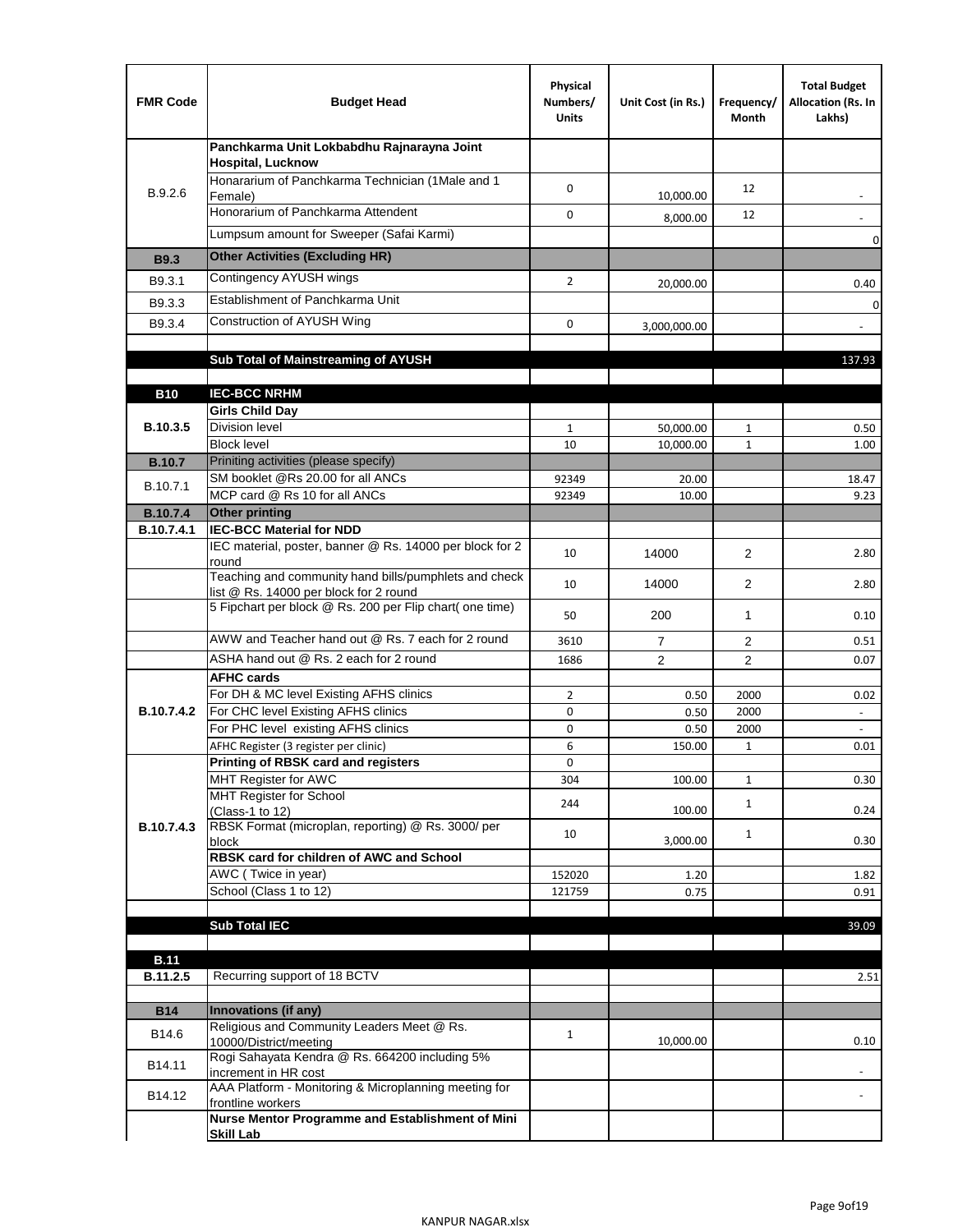| <b>FMR Code</b>   | <b>Budget Head</b>                                                                                           | Physical<br>Numbers/<br><b>Units</b> | Unit Cost (in Rs.) | Frequency/<br><b>Month</b> | <b>Total Budget</b><br>Allocation (Rs. In<br>Lakhs) |
|-------------------|--------------------------------------------------------------------------------------------------------------|--------------------------------------|--------------------|----------------------------|-----------------------------------------------------|
| B14.19            | Honoraium of Naurse Mentor (Existing)                                                                        | 0                                    | 38,588.00          | 12                         | $\sim$                                              |
|                   | Honoraium of Naurse Mentor for 12 montys (New)                                                               | 0                                    | 36,750.00          | 12                         |                                                     |
|                   | Honoraium of Naurse Mentor fro 10 months (New)                                                               | 0                                    | 36,750.00          | 10                         | $\sim$                                              |
| B14.22            | Training Strategy for Village Health and Nutrition Days<br>(VHNDs)                                           |                                      |                    |                            | 7.39                                                |
|                   | Free Transport Facilities to PLHIV(People Living with                                                        |                                      |                    |                            |                                                     |
| B14.25            | <b>HIV)</b> for treatment                                                                                    |                                      |                    |                            |                                                     |
|                   | On ART cost                                                                                                  |                                      |                    |                            | 28.49                                               |
|                   | PRE ART Cost                                                                                                 |                                      |                    |                            | 9.60                                                |
|                   | <b>KAYAKALP' Award Scheme</b>                                                                                |                                      |                    |                            |                                                     |
|                   | Training for Swachha Bharat Abhiyan                                                                          |                                      |                    |                            |                                                     |
|                   | Awareness cum Internal Assessors Training Workshop @<br>Rs. 33000/Disitrict                                  |                                      |                    |                            | 0.33                                                |
|                   | District level Hospital Rs. 20000/District                                                                   |                                      |                    |                            | 0.20                                                |
|                   | <b>CHC</b> level                                                                                             | 8                                    | 15,000.00          |                            | 1.20                                                |
|                   | <b>PHC</b> level                                                                                             | 3                                    | 6,000.00           |                            | 0.18                                                |
| B14.29            | <b>Internal Assessment</b>                                                                                   |                                      |                    |                            |                                                     |
|                   | District level Hospital (Quarterly)                                                                          | 4                                    | 2,000.00           | 4                          | 0.32                                                |
|                   | CHC level (Quarterly)                                                                                        | 8                                    | 1,000.00           | 4                          | 0.32                                                |
|                   | PHC level (Quarterly)                                                                                        | 3                                    | 500.00             | 4                          | 0.06                                                |
|                   | <b>Peer Assessment</b>                                                                                       |                                      |                    |                            |                                                     |
|                   | <b>District level Hospital</b>                                                                               | 4                                    | 25.000.00          |                            | 1.00                                                |
|                   | <b>CHC</b> level                                                                                             | 8                                    | 10,000.00          |                            | 0.80                                                |
|                   | PHC level                                                                                                    | 3                                    | 5,000.00           |                            | 0.15                                                |
|                   | Matritwa Saptah                                                                                              |                                      |                    |                            |                                                     |
|                   | District level activities @Rs 50000                                                                          | $\mathbf{1}$                         | 50,000.00          |                            | 0.50                                                |
|                   | Mobility support @ Rs 17600/block                                                                            | 10                                   | 17,600.00          |                            | 1.76                                                |
|                   | Printing of formats, reports and HRP register @ 50/ANM                                                       |                                      |                    |                            |                                                     |
| B14.33            |                                                                                                              | 432                                  | 50.00              |                            | 0.22                                                |
|                   | <b>IEC Support</b>                                                                                           |                                      |                    |                            |                                                     |
|                   | District level                                                                                               | $\mathbf{1}$                         | 2,500.00           |                            | 0.03                                                |
|                   | <b>Block Level</b>                                                                                           | 10                                   |                    |                            |                                                     |
|                   |                                                                                                              |                                      | 25,000.00          |                            | 2.50                                                |
|                   | hoarding 5/dist & 1/FRU & 1/block @ Rs. 2000/-<br><b>Gestational Diabetes Mallitius Pilot - 18 districts</b> | 26                                   | 2,000.00           |                            | 0.52                                                |
|                   |                                                                                                              |                                      |                    |                            |                                                     |
| B14.34            | Glucometer @ 1 /ANM+2/Block+2 additional                                                                     | 452                                  | 3,000.00           |                            | 13.56                                               |
|                   | Procurement of Glucose 75mg, (2*all ANCs+24*5%GDMs)                                                          | 295506                               | 25.00              |                            | 73.88                                               |
|                   | Insulin 9 vials *5% ANCs                                                                                     | 41553                                | 50.00              |                            | 20.78                                               |
|                   | with syringe (900 units/+18 syringes)                                                                        | 83106                                | 20.00              |                            | 16.62                                               |
|                   | <b>Misoprost Distribution for Home Deliveries</b><br>Printing of registers @ Rs50.00 each                    |                                      |                    |                            |                                                     |
|                   |                                                                                                              |                                      |                    |                            | $\overline{\phantom{a}}$                            |
| B14.35            | Budget for Tab Mesoprostol procurement in Lakh<br>ASHA Incentive @ Rs.100.00 each case in Lakh               |                                      |                    |                            |                                                     |
|                   | Block level ANM/ ASHAs training @ 23650/ in Lakh                                                             |                                      |                    |                            | $\overline{\phantom{a}}$                            |
|                   | District Orientation meeting @Rs 20000, in Lakh                                                              |                                      |                    |                            | $\overline{\phantom{a}}$                            |
|                   | <b>Sub Total Innovation</b>                                                                                  |                                      |                    |                            | 180.50                                              |
| <b>B15</b>        | <b>Planning, Implementation and Monitoring</b>                                                               |                                      |                    |                            |                                                     |
| B <sub>15.2</sub> | <b>Quality Assurance</b>                                                                                     |                                      |                    |                            |                                                     |
| B15.2.2           | <b>Division Level Human Resource</b>                                                                         | 0                                    |                    |                            |                                                     |
|                   | Honorarium of Existing Divisonal Consultant -Quality @                                                       |                                      |                    |                            |                                                     |
|                   | Rs. 45000/month for 10 months                                                                                | $\mathbf{1}$                         | 45,000.00          | 10                         | 4.50                                                |
|                   | Honorarium of Vacant Divisonal Consultant -Quality @                                                         | 0                                    | 45,000.00          | $\overline{2}$             |                                                     |
|                   | Rs. 45000/month for 2 months                                                                                 |                                      |                    |                            |                                                     |
|                   | Honararium of Existing Divisonal Consultant - Public                                                         | 0                                    | 45,000.00          | $\overline{2}$             |                                                     |
|                   | Health @ Rs.45000/PM for 10 Months<br>Honararium of Vacant Divisonal Consultant - Public Health              |                                      |                    |                            |                                                     |
|                   | @ Rs.45000/PM for 2 Months                                                                                   | $\mathbf{1}$                         | 45,000.00          | 10                         | 4.50                                                |
|                   | Data Entry Operator @Rs 12000/PM for 2 Month ("New                                                           |                                      |                    |                            |                                                     |
|                   | Position)                                                                                                    | $\mathbf{1}$                         | 12,000.00          | $\overline{2}$             | 0.24                                                |
|                   | <b>District Level Human Resource</b>                                                                         |                                      |                    |                            |                                                     |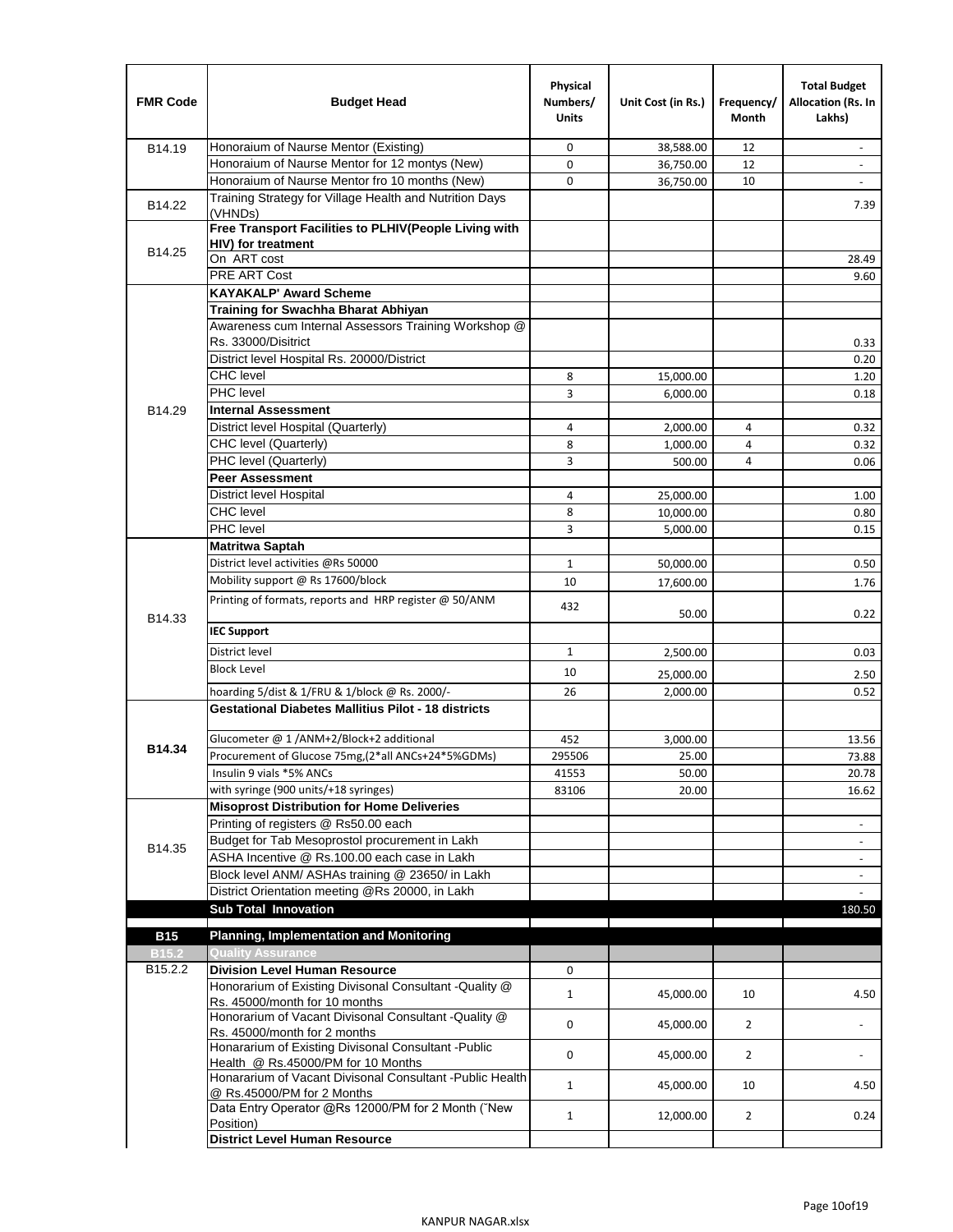| <b>FMR Code</b>        | <b>Budget Head</b>                                                                                | Physical<br>Numbers/<br><b>Units</b> | Unit Cost (in Rs.) | Frequency/<br>Month | <b>Total Budget</b><br>Allocation (Rs. In<br>Lakhs) |
|------------------------|---------------------------------------------------------------------------------------------------|--------------------------------------|--------------------|---------------------|-----------------------------------------------------|
|                        | Honorarium of Existing District Consultant - Quality @ Rs.<br>40000/month for 10 months           | $\mathbf{1}$                         | 40,000.00          | 10                  | 4.00                                                |
|                        | Honorarium of Vacant District Consultant - Quality @ Rs.<br>40000/month for 2 months              | 0                                    | 40,000.00          | $\overline{2}$      |                                                     |
|                        | Honararium of Existing Hospital Quality Manager @<br>Rs.35000/PM for 10 Months                    | 0                                    | 35,000.00          | 10                  |                                                     |
|                        | Honararium of Vacant Hospital Quality Manager @<br>Rs.35000/PM for 2 Months                       | $\mathbf{1}$                         | 35,000.00          | $\overline{2}$      | 0.70                                                |
|                        | Data Entry Operator @ Rs 12000/PM for 2 Month ("New<br>Position)                                  | $\mathbf{1}$                         | 12,000.00          | $\overline{2}$      | 0.24                                                |
| B15.2.4                | <b>Review meetings</b>                                                                            |                                      |                    |                     |                                                     |
| B <sub>15.2</sub> .4.2 | Division                                                                                          | $\overline{2}$                       | 5,000.00           |                     | 0.10                                                |
|                        | <b>District</b>                                                                                   | $\overline{2}$                       | 2,000.00           |                     | 0.04                                                |
|                        | Monitoring and Supportive Supervision Visits-Divisional<br>QUA (10 visits per month) for 6 months | 60                                   | 1,800.00           |                     | 1.08                                                |
| B15.2.5.2              | Monitoring and Supportive Supervision Visits-District<br>QUA (10 visits per month) for 6 months   | 60                                   | 1,200.00           |                     | 0.72                                                |
|                        | <b>Office Equipments-District &amp; Division</b>                                                  |                                      |                    |                     |                                                     |
|                        | <b>Division Level</b>                                                                             |                                      |                    |                     |                                                     |
|                        | Office Equipment @ Rs.3.5 Lac/Division                                                            |                                      |                    |                     | $\overline{\phantom{a}}$                            |
| B15.2.5.5              | Operational cost @ Rs.17000/-PM for 10 Month                                                      |                                      |                    |                     | $1.7\,$                                             |
|                        | <b>District Level</b>                                                                             |                                      |                    |                     |                                                     |
|                        | Office Equipment @ Rs.3.5 Lac/District                                                            | 0                                    | 350,000.00         | 1                   | $\sim$                                              |
|                        | Operational cost @ Rs.14000/-PM for 10 Month                                                      | $\mathbf{1}$                         | 14,000.00          | 10                  | 1.40                                                |
| B15.2.5.6              | <b>Operational Cost for District Hospitals</b>                                                    | 0                                    | 2,000.00           |                     | $\mathbb{R}^{\mathbb{Z}}$                           |
|                        | <b>Sub Total Quality Assurance</b>                                                                |                                      |                    |                     | 19.22                                               |
|                        |                                                                                                   |                                      |                    |                     |                                                     |
| B15.3<br>B15.3.1       | <b>Monitoring and Evaluation</b><br><b>HMIS</b>                                                   |                                      |                    |                     |                                                     |
| B15.3.1.2              | Data Entry Operators at Block level                                                               |                                      |                    |                     | 15.28                                               |
| B15.3.1.3.1            | HR and Infrastructure for 100% service updation on<br><b>HMIS/MCTS Portal</b>                     |                                      |                    |                     | 3.25                                                |
| B15.3.1.5.2            | Mobility Support for HMIS & MCTS at District level                                                |                                      |                    |                     | 0.36                                                |
| B15.3.1.6              | Printing of HMIS Formats                                                                          |                                      |                    |                     | 1.08                                                |
| B15.3.2.2              | Printing of MCTS follow-up formats/ services due list/ work<br>plan                               |                                      |                    |                     | 0.57                                                |
| B15.3.2.7              | Internet Connectivity through LAN / data card                                                     |                                      |                    |                     | 0.96                                                |
| B15.3.2.8              | Procurement & Installation of VSAT (Capex)                                                        |                                      |                    |                     | 1.74                                                |
| B15.3.2.12             | Other office expenditure                                                                          |                                      |                    |                     | 2.16                                                |
| B15.3.2.13             | Printing of RCH Registers                                                                         |                                      |                    |                     | 0.57                                                |
|                        | <b>Sub Total of HMIS</b>                                                                          |                                      |                    |                     | 25.96                                               |
| <b>B.16</b>            | <b>PROCUREMENT</b>                                                                                |                                      |                    |                     |                                                     |
| B16.1                  | <b>Procurement of Equipment</b>                                                                   |                                      |                    |                     |                                                     |
|                        | <b>Equipments for Blood Banks/ BSUs</b>                                                           |                                      |                    |                     |                                                     |
| B16.1.1.1              | Equipments For Blood banks/ BCSUs                                                                 |                                      |                    |                     | 1.2                                                 |
|                        | <b>Equipments For BSUs</b>                                                                        |                                      |                    |                     | 29.2                                                |
| B16.1.2                | Procurement of equipment: CH<br>Procurement of NRC Computer/Printer/UPS/Data Card @               |                                      |                    |                     |                                                     |
| B16.1.2.7              | Rs. 60000/NRC                                                                                     | $\mathbf{1}$                         | 60,000.00          | 0                   | 0.60                                                |
| B16.1.2.8              | Procurement of Computer/Printer/UPS/Data Card -SNCUs                                              |                                      |                    |                     |                                                     |
|                        | for VJB Female Hospital Lucknow<br>Procurement of Equipments for SNCUs for VAB Female             |                                      |                    |                     | $\pmb{0}$                                           |
| B16.1.2.9              | Hospital lucknow                                                                                  |                                      |                    |                     | $\pmb{0}$                                           |
| B16.1.6                | <b>Equipments for RKSK &amp; RBSK</b>                                                             |                                      |                    |                     |                                                     |
| B16.1.6.1              | <b>Equipments for AFHCs</b>                                                                       | 0                                    | 7,000.00           | $\mathbf{1}$        |                                                     |
|                        | <b>Equipment for Mobile health teams</b>                                                          | 0                                    |                    |                     |                                                     |
| B16.1.6.3.1            | No. of Vision Chart                                                                               | 40                                   | 700                |                     | 0.28                                                |
| *                      | (2 chart per team)<br>No. of weighing scale (1 per team)                                          | 20                                   | 1000               |                     | 0.20                                                |
|                        | No. of height scale standing (1 per team)                                                         | 20                                   | 10000              |                     | 2.00                                                |
| <b>B.16.2</b>          | <b>Procurement of Drugs</b>                                                                       |                                      |                    |                     |                                                     |
| B.16.2.2.2             | Procurement of drugs under child health (Vitamin A for                                            | 23516                                | 58.00              |                     | 13.64                                               |
|                        | BSPM) No. of Bottles                                                                              |                                      |                    |                     |                                                     |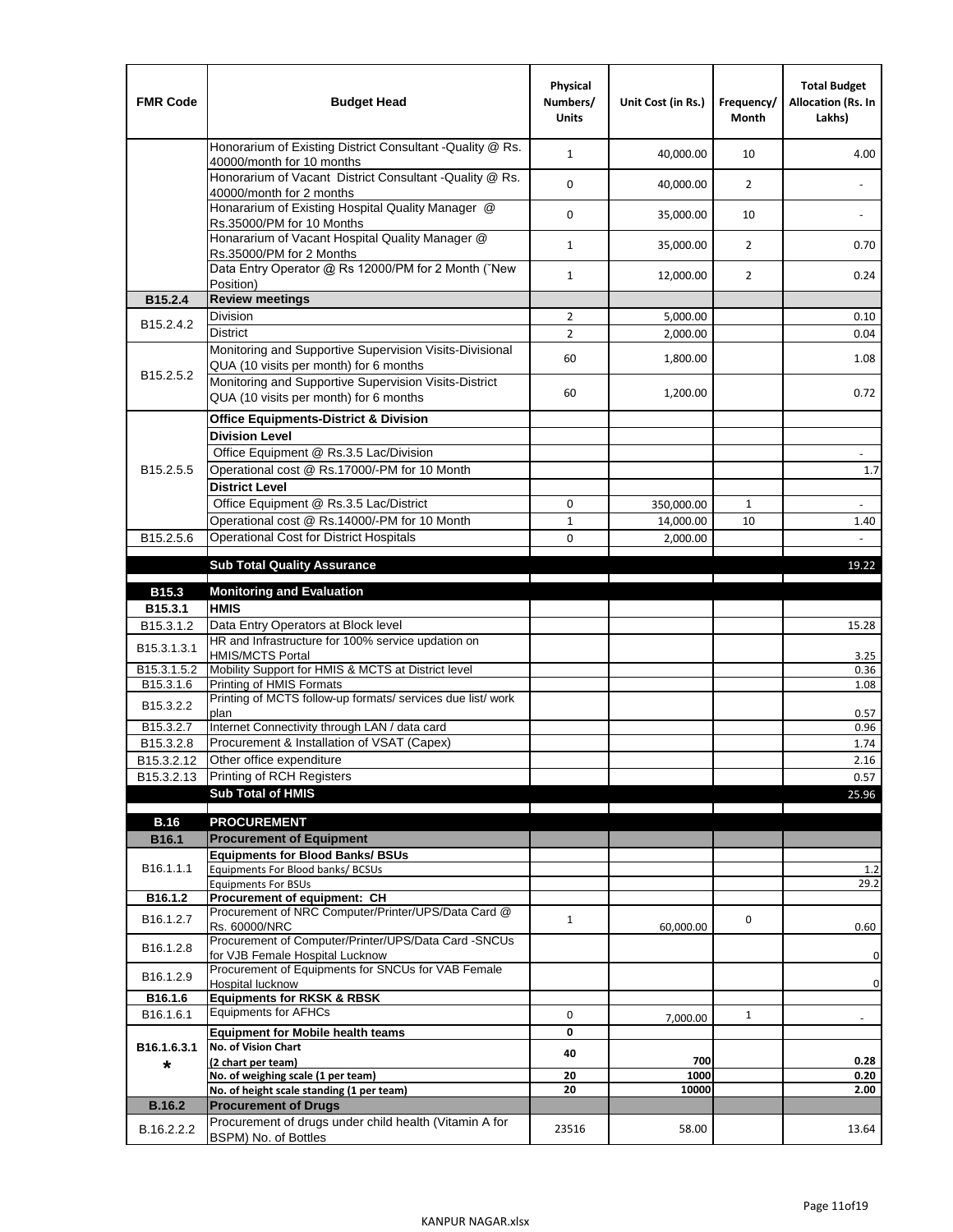| <b>Supplies for IMEP</b><br>B.16.2.4<br>Biomedical waste management - District level<br>B.16.2.4.1<br>45.55<br>Biomedical waste management - CHC/PHC level<br>B.16.2.4.2<br>15.73<br>10<br>13,109.00<br>12<br>Cleaning/washing, house-keeping and laundry<br>B.16.2.4.3<br>93.94<br>management - District level<br>Cleaning/washing, house-keeping and laundry<br>B.16.2.4.4<br>19.74<br>management - CHC/PHC level<br>Cleanliness of Sub Centers for 6 months<br>B.16.2.4.7<br>391<br>500.00<br>6<br>11.73<br>Replenishment of ASHA Drug Kit<br>B.16.2.5.2<br>4.80<br>@300/ Working ASHA<br><b>National Iron Plus Initiative (Drugs&amp;Supplies)</b><br>B.16.2.6<br>B.16.2.6.1<br>Children (6m - 60months)<br>IFA Syrup (@Rs7.99paisa/50mlBottel)<br>B.16.2.6.1.a<br>556830<br>44.49<br>7.99<br>Children 5 - 10 years<br>B.16.2.6.2<br>IFA tablet small Pink (45mg) @ Rs. 0.182 per tablet, 32 tablet per<br>B.16.2.6.2.a<br>5.82<br>3.23<br>55503<br>child)<br>Albendazole Tablets<br>B.16.2.6.2.b<br>65832<br>0.78<br>2<br>1.03<br><b>WIFS (10-19 years)</b><br>B.16.2.6.3<br>IFA Tablet large blue 100 mg tablet @ Rs. 1.41 per 10 tablet for 12<br>B.16.2.6.3.a<br>104137<br>7.63<br>7.33<br>months<br><b>Albendazole Tablets</b><br>For Adolescent Girls and boys (School going)<br>B.16.2.6.3.b<br>55927<br>$\overline{2}$<br>0.78<br>0.87<br>For Adolescent Girls (out of School)<br>$\overline{2}$<br>48210<br>0.78<br>0.75<br>Drugs & supplies for RBSK<br>B.16.2.7<br>Medicine for Mobile health team<br>B.16.2.7.1<br>20<br>5,000.00<br>1.00<br>Drugs & supplies for AYUSH<br><b>B.16.2.8</b><br>32<br>100,000.00<br>32.00<br>Blood Bags for 93 functional Blood Bank<br>18.76<br>B.16.2.10<br>For Diagnostics Kits for 93 functional blood bank<br>14.93<br><b>Sub Total of Procurement</b><br>363.31<br><b>New Initiatives/ Strategic Interventions</b><br><b>B.18</b><br><b>Ca Cx Screening</b><br><b>B.18.2</b><br>15.3<br>7+ Strategy<br><b>Family Planning</b><br>No of District Level Govt. COT @ Rs.30000/month for 12<br>0<br>12<br>B18.4<br>month<br>30,000.00<br>Extra Incentive for Interval Sterilization @ Rs.260/case<br>0<br>260.00<br>Extra Incentive for NSV @ Rs.310/- case<br>0<br>310.00<br><b>Sub Total of New Innitiatives</b><br>15.30<br><b>B22</b><br><b>Support Services</b><br><b>Support Strengthening NVBDCP</b><br>Honorarium of Staff-At BRD Medical College<br>0<br>B22.3<br>Honorarium of Staff for 100 Bedded JE/AES Ward -At<br><b>BRD Medical College</b><br>0<br>Increament of Existing HR Catculated @ 5%<br>0<br><b>Sub of Support Serveces</b><br>Other Expenditures (Power Backup, Convergence etc)<br><b>B.23</b><br>POL for Generators - District level Hospitals<br>B.23.1<br>4<br>12<br>35,000.00<br>16.80<br>POL for Generators - CHCs/PHCs<br>B.23.2<br>10<br>12<br>17,500.00<br>21.00<br><b>Sub Total of Power Backup</b><br>37.80<br><b>Collaboration with Medical Colleges and Knowledge</b><br><b>B.24</b><br>partners | <b>FMR Code</b> | <b>Budget Head</b> | Physical<br>Numbers/<br>Units | Unit Cost (in Rs.) | Frequency/<br>Month | <b>Total Budget</b><br><b>Allocation (Rs. In</b><br>Lakhs) |
|-----------------------------------------------------------------------------------------------------------------------------------------------------------------------------------------------------------------------------------------------------------------------------------------------------------------------------------------------------------------------------------------------------------------------------------------------------------------------------------------------------------------------------------------------------------------------------------------------------------------------------------------------------------------------------------------------------------------------------------------------------------------------------------------------------------------------------------------------------------------------------------------------------------------------------------------------------------------------------------------------------------------------------------------------------------------------------------------------------------------------------------------------------------------------------------------------------------------------------------------------------------------------------------------------------------------------------------------------------------------------------------------------------------------------------------------------------------------------------------------------------------------------------------------------------------------------------------------------------------------------------------------------------------------------------------------------------------------------------------------------------------------------------------------------------------------------------------------------------------------------------------------------------------------------------------------------------------------------------------------------------------------------------------------------------------------------------------------------------------------------------------------------------------------------------------------------------------------------------------------------------------------------------------------------------------------------------------------------------------------------------------------------------------------------------------------------------------------------------------------------------------------------------------------------------------------------------------------------------------------------------------------------------------------------------------------------------------------------------------------------------------------------------------------------------------------------------------------------------------------------------------------------------------------------------------------------------------------------------------------|-----------------|--------------------|-------------------------------|--------------------|---------------------|------------------------------------------------------------|
|                                                                                                                                                                                                                                                                                                                                                                                                                                                                                                                                                                                                                                                                                                                                                                                                                                                                                                                                                                                                                                                                                                                                                                                                                                                                                                                                                                                                                                                                                                                                                                                                                                                                                                                                                                                                                                                                                                                                                                                                                                                                                                                                                                                                                                                                                                                                                                                                                                                                                                                                                                                                                                                                                                                                                                                                                                                                                                                                                                                         |                 |                    |                               |                    |                     |                                                            |
|                                                                                                                                                                                                                                                                                                                                                                                                                                                                                                                                                                                                                                                                                                                                                                                                                                                                                                                                                                                                                                                                                                                                                                                                                                                                                                                                                                                                                                                                                                                                                                                                                                                                                                                                                                                                                                                                                                                                                                                                                                                                                                                                                                                                                                                                                                                                                                                                                                                                                                                                                                                                                                                                                                                                                                                                                                                                                                                                                                                         |                 |                    |                               |                    |                     |                                                            |
|                                                                                                                                                                                                                                                                                                                                                                                                                                                                                                                                                                                                                                                                                                                                                                                                                                                                                                                                                                                                                                                                                                                                                                                                                                                                                                                                                                                                                                                                                                                                                                                                                                                                                                                                                                                                                                                                                                                                                                                                                                                                                                                                                                                                                                                                                                                                                                                                                                                                                                                                                                                                                                                                                                                                                                                                                                                                                                                                                                                         |                 |                    |                               |                    |                     |                                                            |
|                                                                                                                                                                                                                                                                                                                                                                                                                                                                                                                                                                                                                                                                                                                                                                                                                                                                                                                                                                                                                                                                                                                                                                                                                                                                                                                                                                                                                                                                                                                                                                                                                                                                                                                                                                                                                                                                                                                                                                                                                                                                                                                                                                                                                                                                                                                                                                                                                                                                                                                                                                                                                                                                                                                                                                                                                                                                                                                                                                                         |                 |                    |                               |                    |                     |                                                            |
|                                                                                                                                                                                                                                                                                                                                                                                                                                                                                                                                                                                                                                                                                                                                                                                                                                                                                                                                                                                                                                                                                                                                                                                                                                                                                                                                                                                                                                                                                                                                                                                                                                                                                                                                                                                                                                                                                                                                                                                                                                                                                                                                                                                                                                                                                                                                                                                                                                                                                                                                                                                                                                                                                                                                                                                                                                                                                                                                                                                         |                 |                    |                               |                    |                     |                                                            |
|                                                                                                                                                                                                                                                                                                                                                                                                                                                                                                                                                                                                                                                                                                                                                                                                                                                                                                                                                                                                                                                                                                                                                                                                                                                                                                                                                                                                                                                                                                                                                                                                                                                                                                                                                                                                                                                                                                                                                                                                                                                                                                                                                                                                                                                                                                                                                                                                                                                                                                                                                                                                                                                                                                                                                                                                                                                                                                                                                                                         |                 |                    |                               |                    |                     |                                                            |
|                                                                                                                                                                                                                                                                                                                                                                                                                                                                                                                                                                                                                                                                                                                                                                                                                                                                                                                                                                                                                                                                                                                                                                                                                                                                                                                                                                                                                                                                                                                                                                                                                                                                                                                                                                                                                                                                                                                                                                                                                                                                                                                                                                                                                                                                                                                                                                                                                                                                                                                                                                                                                                                                                                                                                                                                                                                                                                                                                                                         |                 |                    |                               |                    |                     |                                                            |
|                                                                                                                                                                                                                                                                                                                                                                                                                                                                                                                                                                                                                                                                                                                                                                                                                                                                                                                                                                                                                                                                                                                                                                                                                                                                                                                                                                                                                                                                                                                                                                                                                                                                                                                                                                                                                                                                                                                                                                                                                                                                                                                                                                                                                                                                                                                                                                                                                                                                                                                                                                                                                                                                                                                                                                                                                                                                                                                                                                                         |                 |                    |                               |                    |                     |                                                            |
|                                                                                                                                                                                                                                                                                                                                                                                                                                                                                                                                                                                                                                                                                                                                                                                                                                                                                                                                                                                                                                                                                                                                                                                                                                                                                                                                                                                                                                                                                                                                                                                                                                                                                                                                                                                                                                                                                                                                                                                                                                                                                                                                                                                                                                                                                                                                                                                                                                                                                                                                                                                                                                                                                                                                                                                                                                                                                                                                                                                         |                 |                    |                               |                    |                     |                                                            |
|                                                                                                                                                                                                                                                                                                                                                                                                                                                                                                                                                                                                                                                                                                                                                                                                                                                                                                                                                                                                                                                                                                                                                                                                                                                                                                                                                                                                                                                                                                                                                                                                                                                                                                                                                                                                                                                                                                                                                                                                                                                                                                                                                                                                                                                                                                                                                                                                                                                                                                                                                                                                                                                                                                                                                                                                                                                                                                                                                                                         |                 |                    |                               |                    |                     |                                                            |
|                                                                                                                                                                                                                                                                                                                                                                                                                                                                                                                                                                                                                                                                                                                                                                                                                                                                                                                                                                                                                                                                                                                                                                                                                                                                                                                                                                                                                                                                                                                                                                                                                                                                                                                                                                                                                                                                                                                                                                                                                                                                                                                                                                                                                                                                                                                                                                                                                                                                                                                                                                                                                                                                                                                                                                                                                                                                                                                                                                                         |                 |                    |                               |                    |                     |                                                            |
|                                                                                                                                                                                                                                                                                                                                                                                                                                                                                                                                                                                                                                                                                                                                                                                                                                                                                                                                                                                                                                                                                                                                                                                                                                                                                                                                                                                                                                                                                                                                                                                                                                                                                                                                                                                                                                                                                                                                                                                                                                                                                                                                                                                                                                                                                                                                                                                                                                                                                                                                                                                                                                                                                                                                                                                                                                                                                                                                                                                         |                 |                    |                               |                    |                     |                                                            |
|                                                                                                                                                                                                                                                                                                                                                                                                                                                                                                                                                                                                                                                                                                                                                                                                                                                                                                                                                                                                                                                                                                                                                                                                                                                                                                                                                                                                                                                                                                                                                                                                                                                                                                                                                                                                                                                                                                                                                                                                                                                                                                                                                                                                                                                                                                                                                                                                                                                                                                                                                                                                                                                                                                                                                                                                                                                                                                                                                                                         |                 |                    |                               |                    |                     |                                                            |
|                                                                                                                                                                                                                                                                                                                                                                                                                                                                                                                                                                                                                                                                                                                                                                                                                                                                                                                                                                                                                                                                                                                                                                                                                                                                                                                                                                                                                                                                                                                                                                                                                                                                                                                                                                                                                                                                                                                                                                                                                                                                                                                                                                                                                                                                                                                                                                                                                                                                                                                                                                                                                                                                                                                                                                                                                                                                                                                                                                                         |                 |                    |                               |                    |                     |                                                            |
|                                                                                                                                                                                                                                                                                                                                                                                                                                                                                                                                                                                                                                                                                                                                                                                                                                                                                                                                                                                                                                                                                                                                                                                                                                                                                                                                                                                                                                                                                                                                                                                                                                                                                                                                                                                                                                                                                                                                                                                                                                                                                                                                                                                                                                                                                                                                                                                                                                                                                                                                                                                                                                                                                                                                                                                                                                                                                                                                                                                         |                 |                    |                               |                    |                     |                                                            |
|                                                                                                                                                                                                                                                                                                                                                                                                                                                                                                                                                                                                                                                                                                                                                                                                                                                                                                                                                                                                                                                                                                                                                                                                                                                                                                                                                                                                                                                                                                                                                                                                                                                                                                                                                                                                                                                                                                                                                                                                                                                                                                                                                                                                                                                                                                                                                                                                                                                                                                                                                                                                                                                                                                                                                                                                                                                                                                                                                                                         |                 |                    |                               |                    |                     |                                                            |
|                                                                                                                                                                                                                                                                                                                                                                                                                                                                                                                                                                                                                                                                                                                                                                                                                                                                                                                                                                                                                                                                                                                                                                                                                                                                                                                                                                                                                                                                                                                                                                                                                                                                                                                                                                                                                                                                                                                                                                                                                                                                                                                                                                                                                                                                                                                                                                                                                                                                                                                                                                                                                                                                                                                                                                                                                                                                                                                                                                                         |                 |                    |                               |                    |                     |                                                            |
|                                                                                                                                                                                                                                                                                                                                                                                                                                                                                                                                                                                                                                                                                                                                                                                                                                                                                                                                                                                                                                                                                                                                                                                                                                                                                                                                                                                                                                                                                                                                                                                                                                                                                                                                                                                                                                                                                                                                                                                                                                                                                                                                                                                                                                                                                                                                                                                                                                                                                                                                                                                                                                                                                                                                                                                                                                                                                                                                                                                         |                 |                    |                               |                    |                     |                                                            |
|                                                                                                                                                                                                                                                                                                                                                                                                                                                                                                                                                                                                                                                                                                                                                                                                                                                                                                                                                                                                                                                                                                                                                                                                                                                                                                                                                                                                                                                                                                                                                                                                                                                                                                                                                                                                                                                                                                                                                                                                                                                                                                                                                                                                                                                                                                                                                                                                                                                                                                                                                                                                                                                                                                                                                                                                                                                                                                                                                                                         |                 |                    |                               |                    |                     |                                                            |
|                                                                                                                                                                                                                                                                                                                                                                                                                                                                                                                                                                                                                                                                                                                                                                                                                                                                                                                                                                                                                                                                                                                                                                                                                                                                                                                                                                                                                                                                                                                                                                                                                                                                                                                                                                                                                                                                                                                                                                                                                                                                                                                                                                                                                                                                                                                                                                                                                                                                                                                                                                                                                                                                                                                                                                                                                                                                                                                                                                                         |                 |                    |                               |                    |                     |                                                            |
|                                                                                                                                                                                                                                                                                                                                                                                                                                                                                                                                                                                                                                                                                                                                                                                                                                                                                                                                                                                                                                                                                                                                                                                                                                                                                                                                                                                                                                                                                                                                                                                                                                                                                                                                                                                                                                                                                                                                                                                                                                                                                                                                                                                                                                                                                                                                                                                                                                                                                                                                                                                                                                                                                                                                                                                                                                                                                                                                                                                         |                 |                    |                               |                    |                     |                                                            |
|                                                                                                                                                                                                                                                                                                                                                                                                                                                                                                                                                                                                                                                                                                                                                                                                                                                                                                                                                                                                                                                                                                                                                                                                                                                                                                                                                                                                                                                                                                                                                                                                                                                                                                                                                                                                                                                                                                                                                                                                                                                                                                                                                                                                                                                                                                                                                                                                                                                                                                                                                                                                                                                                                                                                                                                                                                                                                                                                                                                         |                 |                    |                               |                    |                     |                                                            |
|                                                                                                                                                                                                                                                                                                                                                                                                                                                                                                                                                                                                                                                                                                                                                                                                                                                                                                                                                                                                                                                                                                                                                                                                                                                                                                                                                                                                                                                                                                                                                                                                                                                                                                                                                                                                                                                                                                                                                                                                                                                                                                                                                                                                                                                                                                                                                                                                                                                                                                                                                                                                                                                                                                                                                                                                                                                                                                                                                                                         |                 |                    |                               |                    |                     |                                                            |
|                                                                                                                                                                                                                                                                                                                                                                                                                                                                                                                                                                                                                                                                                                                                                                                                                                                                                                                                                                                                                                                                                                                                                                                                                                                                                                                                                                                                                                                                                                                                                                                                                                                                                                                                                                                                                                                                                                                                                                                                                                                                                                                                                                                                                                                                                                                                                                                                                                                                                                                                                                                                                                                                                                                                                                                                                                                                                                                                                                                         |                 |                    |                               |                    |                     |                                                            |
|                                                                                                                                                                                                                                                                                                                                                                                                                                                                                                                                                                                                                                                                                                                                                                                                                                                                                                                                                                                                                                                                                                                                                                                                                                                                                                                                                                                                                                                                                                                                                                                                                                                                                                                                                                                                                                                                                                                                                                                                                                                                                                                                                                                                                                                                                                                                                                                                                                                                                                                                                                                                                                                                                                                                                                                                                                                                                                                                                                                         |                 |                    |                               |                    |                     |                                                            |
|                                                                                                                                                                                                                                                                                                                                                                                                                                                                                                                                                                                                                                                                                                                                                                                                                                                                                                                                                                                                                                                                                                                                                                                                                                                                                                                                                                                                                                                                                                                                                                                                                                                                                                                                                                                                                                                                                                                                                                                                                                                                                                                                                                                                                                                                                                                                                                                                                                                                                                                                                                                                                                                                                                                                                                                                                                                                                                                                                                                         |                 |                    |                               |                    |                     |                                                            |
|                                                                                                                                                                                                                                                                                                                                                                                                                                                                                                                                                                                                                                                                                                                                                                                                                                                                                                                                                                                                                                                                                                                                                                                                                                                                                                                                                                                                                                                                                                                                                                                                                                                                                                                                                                                                                                                                                                                                                                                                                                                                                                                                                                                                                                                                                                                                                                                                                                                                                                                                                                                                                                                                                                                                                                                                                                                                                                                                                                                         |                 |                    |                               |                    |                     |                                                            |
|                                                                                                                                                                                                                                                                                                                                                                                                                                                                                                                                                                                                                                                                                                                                                                                                                                                                                                                                                                                                                                                                                                                                                                                                                                                                                                                                                                                                                                                                                                                                                                                                                                                                                                                                                                                                                                                                                                                                                                                                                                                                                                                                                                                                                                                                                                                                                                                                                                                                                                                                                                                                                                                                                                                                                                                                                                                                                                                                                                                         |                 |                    |                               |                    |                     |                                                            |
|                                                                                                                                                                                                                                                                                                                                                                                                                                                                                                                                                                                                                                                                                                                                                                                                                                                                                                                                                                                                                                                                                                                                                                                                                                                                                                                                                                                                                                                                                                                                                                                                                                                                                                                                                                                                                                                                                                                                                                                                                                                                                                                                                                                                                                                                                                                                                                                                                                                                                                                                                                                                                                                                                                                                                                                                                                                                                                                                                                                         |                 |                    |                               |                    |                     |                                                            |
|                                                                                                                                                                                                                                                                                                                                                                                                                                                                                                                                                                                                                                                                                                                                                                                                                                                                                                                                                                                                                                                                                                                                                                                                                                                                                                                                                                                                                                                                                                                                                                                                                                                                                                                                                                                                                                                                                                                                                                                                                                                                                                                                                                                                                                                                                                                                                                                                                                                                                                                                                                                                                                                                                                                                                                                                                                                                                                                                                                                         |                 |                    |                               |                    |                     |                                                            |
|                                                                                                                                                                                                                                                                                                                                                                                                                                                                                                                                                                                                                                                                                                                                                                                                                                                                                                                                                                                                                                                                                                                                                                                                                                                                                                                                                                                                                                                                                                                                                                                                                                                                                                                                                                                                                                                                                                                                                                                                                                                                                                                                                                                                                                                                                                                                                                                                                                                                                                                                                                                                                                                                                                                                                                                                                                                                                                                                                                                         |                 |                    |                               |                    |                     |                                                            |
|                                                                                                                                                                                                                                                                                                                                                                                                                                                                                                                                                                                                                                                                                                                                                                                                                                                                                                                                                                                                                                                                                                                                                                                                                                                                                                                                                                                                                                                                                                                                                                                                                                                                                                                                                                                                                                                                                                                                                                                                                                                                                                                                                                                                                                                                                                                                                                                                                                                                                                                                                                                                                                                                                                                                                                                                                                                                                                                                                                                         |                 |                    |                               |                    |                     |                                                            |
|                                                                                                                                                                                                                                                                                                                                                                                                                                                                                                                                                                                                                                                                                                                                                                                                                                                                                                                                                                                                                                                                                                                                                                                                                                                                                                                                                                                                                                                                                                                                                                                                                                                                                                                                                                                                                                                                                                                                                                                                                                                                                                                                                                                                                                                                                                                                                                                                                                                                                                                                                                                                                                                                                                                                                                                                                                                                                                                                                                                         |                 |                    |                               |                    |                     |                                                            |
|                                                                                                                                                                                                                                                                                                                                                                                                                                                                                                                                                                                                                                                                                                                                                                                                                                                                                                                                                                                                                                                                                                                                                                                                                                                                                                                                                                                                                                                                                                                                                                                                                                                                                                                                                                                                                                                                                                                                                                                                                                                                                                                                                                                                                                                                                                                                                                                                                                                                                                                                                                                                                                                                                                                                                                                                                                                                                                                                                                                         |                 |                    |                               |                    |                     |                                                            |
|                                                                                                                                                                                                                                                                                                                                                                                                                                                                                                                                                                                                                                                                                                                                                                                                                                                                                                                                                                                                                                                                                                                                                                                                                                                                                                                                                                                                                                                                                                                                                                                                                                                                                                                                                                                                                                                                                                                                                                                                                                                                                                                                                                                                                                                                                                                                                                                                                                                                                                                                                                                                                                                                                                                                                                                                                                                                                                                                                                                         |                 |                    |                               |                    |                     |                                                            |
|                                                                                                                                                                                                                                                                                                                                                                                                                                                                                                                                                                                                                                                                                                                                                                                                                                                                                                                                                                                                                                                                                                                                                                                                                                                                                                                                                                                                                                                                                                                                                                                                                                                                                                                                                                                                                                                                                                                                                                                                                                                                                                                                                                                                                                                                                                                                                                                                                                                                                                                                                                                                                                                                                                                                                                                                                                                                                                                                                                                         |                 |                    |                               |                    |                     |                                                            |
|                                                                                                                                                                                                                                                                                                                                                                                                                                                                                                                                                                                                                                                                                                                                                                                                                                                                                                                                                                                                                                                                                                                                                                                                                                                                                                                                                                                                                                                                                                                                                                                                                                                                                                                                                                                                                                                                                                                                                                                                                                                                                                                                                                                                                                                                                                                                                                                                                                                                                                                                                                                                                                                                                                                                                                                                                                                                                                                                                                                         |                 |                    |                               |                    |                     |                                                            |
|                                                                                                                                                                                                                                                                                                                                                                                                                                                                                                                                                                                                                                                                                                                                                                                                                                                                                                                                                                                                                                                                                                                                                                                                                                                                                                                                                                                                                                                                                                                                                                                                                                                                                                                                                                                                                                                                                                                                                                                                                                                                                                                                                                                                                                                                                                                                                                                                                                                                                                                                                                                                                                                                                                                                                                                                                                                                                                                                                                                         |                 |                    |                               |                    |                     |                                                            |
|                                                                                                                                                                                                                                                                                                                                                                                                                                                                                                                                                                                                                                                                                                                                                                                                                                                                                                                                                                                                                                                                                                                                                                                                                                                                                                                                                                                                                                                                                                                                                                                                                                                                                                                                                                                                                                                                                                                                                                                                                                                                                                                                                                                                                                                                                                                                                                                                                                                                                                                                                                                                                                                                                                                                                                                                                                                                                                                                                                                         |                 |                    |                               |                    |                     |                                                            |
|                                                                                                                                                                                                                                                                                                                                                                                                                                                                                                                                                                                                                                                                                                                                                                                                                                                                                                                                                                                                                                                                                                                                                                                                                                                                                                                                                                                                                                                                                                                                                                                                                                                                                                                                                                                                                                                                                                                                                                                                                                                                                                                                                                                                                                                                                                                                                                                                                                                                                                                                                                                                                                                                                                                                                                                                                                                                                                                                                                                         |                 |                    |                               |                    |                     |                                                            |
|                                                                                                                                                                                                                                                                                                                                                                                                                                                                                                                                                                                                                                                                                                                                                                                                                                                                                                                                                                                                                                                                                                                                                                                                                                                                                                                                                                                                                                                                                                                                                                                                                                                                                                                                                                                                                                                                                                                                                                                                                                                                                                                                                                                                                                                                                                                                                                                                                                                                                                                                                                                                                                                                                                                                                                                                                                                                                                                                                                                         |                 |                    |                               |                    |                     |                                                            |
|                                                                                                                                                                                                                                                                                                                                                                                                                                                                                                                                                                                                                                                                                                                                                                                                                                                                                                                                                                                                                                                                                                                                                                                                                                                                                                                                                                                                                                                                                                                                                                                                                                                                                                                                                                                                                                                                                                                                                                                                                                                                                                                                                                                                                                                                                                                                                                                                                                                                                                                                                                                                                                                                                                                                                                                                                                                                                                                                                                                         |                 |                    |                               |                    |                     |                                                            |
|                                                                                                                                                                                                                                                                                                                                                                                                                                                                                                                                                                                                                                                                                                                                                                                                                                                                                                                                                                                                                                                                                                                                                                                                                                                                                                                                                                                                                                                                                                                                                                                                                                                                                                                                                                                                                                                                                                                                                                                                                                                                                                                                                                                                                                                                                                                                                                                                                                                                                                                                                                                                                                                                                                                                                                                                                                                                                                                                                                                         |                 |                    |                               |                    |                     |                                                            |
|                                                                                                                                                                                                                                                                                                                                                                                                                                                                                                                                                                                                                                                                                                                                                                                                                                                                                                                                                                                                                                                                                                                                                                                                                                                                                                                                                                                                                                                                                                                                                                                                                                                                                                                                                                                                                                                                                                                                                                                                                                                                                                                                                                                                                                                                                                                                                                                                                                                                                                                                                                                                                                                                                                                                                                                                                                                                                                                                                                                         |                 |                    |                               |                    |                     |                                                            |
|                                                                                                                                                                                                                                                                                                                                                                                                                                                                                                                                                                                                                                                                                                                                                                                                                                                                                                                                                                                                                                                                                                                                                                                                                                                                                                                                                                                                                                                                                                                                                                                                                                                                                                                                                                                                                                                                                                                                                                                                                                                                                                                                                                                                                                                                                                                                                                                                                                                                                                                                                                                                                                                                                                                                                                                                                                                                                                                                                                                         |                 |                    |                               |                    |                     |                                                            |
|                                                                                                                                                                                                                                                                                                                                                                                                                                                                                                                                                                                                                                                                                                                                                                                                                                                                                                                                                                                                                                                                                                                                                                                                                                                                                                                                                                                                                                                                                                                                                                                                                                                                                                                                                                                                                                                                                                                                                                                                                                                                                                                                                                                                                                                                                                                                                                                                                                                                                                                                                                                                                                                                                                                                                                                                                                                                                                                                                                                         |                 |                    |                               |                    |                     |                                                            |
|                                                                                                                                                                                                                                                                                                                                                                                                                                                                                                                                                                                                                                                                                                                                                                                                                                                                                                                                                                                                                                                                                                                                                                                                                                                                                                                                                                                                                                                                                                                                                                                                                                                                                                                                                                                                                                                                                                                                                                                                                                                                                                                                                                                                                                                                                                                                                                                                                                                                                                                                                                                                                                                                                                                                                                                                                                                                                                                                                                                         |                 |                    |                               |                    |                     |                                                            |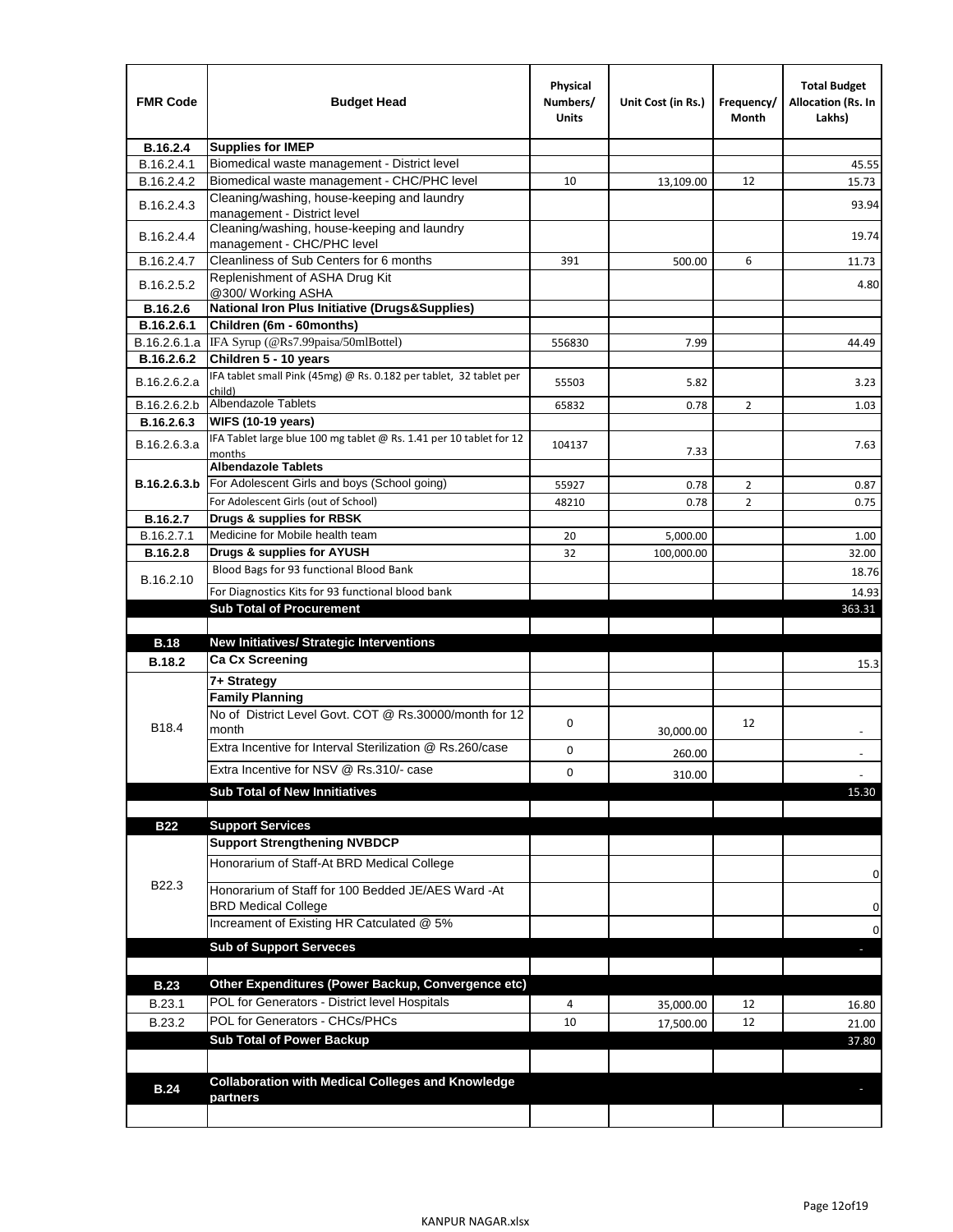| <b>FMR Code</b> | <b>Budget Head</b>                                                                                   | Physical<br>Numbers/<br><b>Units</b> | Unit Cost (in Rs.) | Frequency/<br>Month | <b>Total Budget</b><br>Allocation (Rs. In<br>Lakhs) |
|-----------------|------------------------------------------------------------------------------------------------------|--------------------------------------|--------------------|---------------------|-----------------------------------------------------|
| <b>B.25</b>     | National Programme for Prevention and control of                                                     |                                      |                    |                     |                                                     |
| B.25.1          | deafness<br><b>Recurring Grant-in-aid</b>                                                            |                                      |                    |                     |                                                     |
| B.25.1.3        | <b>Manpower at District level</b>                                                                    |                                      |                    |                     |                                                     |
| B.25.1.3.a      | ENT Surgeon @Rs.80,000/-pm                                                                           | 0                                    |                    |                     |                                                     |
| B.25.1.3.b      | Audiologist@Rs.30,000/-pm                                                                            | 3.6                                  |                    |                     | 3.60                                                |
| B.25.1.3.c      | Audiometric Assistant@Rs.15,000/-pm                                                                  | 1.8                                  |                    |                     | 1.80                                                |
| B.25.1.3.d      | Instructor for Hearing Impaired Children @Rs.15,000/-pm                                              | 1.05                                 |                    |                     | 1.05                                                |
| B.25.2          | Non recurring Grant-in-aid                                                                           |                                      |                    |                     |                                                     |
| B.25.2.1        | Training@Rs.10 lakh/ Distt. for 7 level training                                                     | 2                                    |                    |                     | 2.00                                                |
| B.25.2.1.b      | District Hospital @Rs.20 lakh/Distt.                                                                 | 0                                    |                    |                     |                                                     |
| B.25.2.1.c      | CHC/Sub-Divisional Hospital @Rs.50,000/- Kit                                                         | 0                                    |                    |                     |                                                     |
| B.25.2.1.d      | PHC@RS.15,000/- kit                                                                                  | 0                                    |                    |                     |                                                     |
|                 |                                                                                                      |                                      |                    |                     |                                                     |
|                 | National Programme for Prevention and control of                                                     |                                      |                    |                     | 8.45                                                |
|                 | deafness                                                                                             |                                      |                    |                     |                                                     |
|                 | National Programme for Prevention and Control of                                                     |                                      |                    |                     |                                                     |
| <b>B.29</b>     | <b>Flurosis</b>                                                                                      |                                      |                    |                     |                                                     |
| B.29.2.1        | <b>Honorarium of Consultant</b>                                                                      | 0                                    | 40,000.00          | 6                   |                                                     |
|                 | Honorarium of Lab Technician                                                                         | 0                                    | 11,000.00          | 6                   |                                                     |
| B.29.2.2        | Health Education and Publicity                                                                       |                                      |                    |                     |                                                     |
|                 |                                                                                                      |                                      |                    |                     |                                                     |
| B.29.2.4        | Medical Management including treatment Surgery and                                                   |                                      |                    |                     |                                                     |
|                 | rehab-supplumetation of vitamins & minrals                                                           |                                      |                    |                     |                                                     |
|                 | <b>Sub Total of Flurisis</b>                                                                         |                                      |                    |                     | ы                                                   |
|                 |                                                                                                      |                                      |                    |                     |                                                     |
|                 | <b>Total of Mission Flexipool</b>                                                                    |                                      |                    |                     | 1,340.66                                            |
|                 |                                                                                                      |                                      |                    |                     |                                                     |
|                 |                                                                                                      |                                      |                    |                     |                                                     |
| C               | <b>IMMUNISATION</b><br>RI strengthening project (Review meeting, Mobility                            |                                      |                    |                     |                                                     |
| C.1             | support, Outreach services etc)                                                                      |                                      |                    |                     |                                                     |
| C.1.a           | Mobility Support for supervision for distict level officers.                                         | 1                                    | 250,000.00         |                     | 2.50                                                |
|                 | Printing and dissemination of Immunization cards, tally                                              |                                      |                    |                     |                                                     |
| C.1.c           | sheets, monitoring forms etc.                                                                        | 146957                               | 10.00              |                     | 14.70                                               |
| C.1.e           | Quarterly review meetings exclusive for RI at district level                                         | 40                                   | 500.00             |                     | 0.20                                                |
| C.1.f           | with Block MOs, CDPO, and other stake holders<br>Quarterly review meetings exclusive for RI at block |                                      |                    |                     |                                                     |
|                 | Focus on slum & underserved areas in urban                                                           | 6744                                 | 75.00              |                     | 5.06                                                |
|                 | areas/alternative vaccinator for slums (only where regular                                           |                                      |                    |                     |                                                     |
| C.1.g           | ANM under NUHM not engaged) Rs. 450/- per session for                                                | 1560                                 | 2,100.00           |                     | 32.76                                               |
|                 | 4 session and Rs. 300/- contingency.                                                                 |                                      |                    |                     |                                                     |
| C.1.h           | Mobilization of children through ASHA or other mobilizers                                            | 34700                                | 150.00             |                     | 52.05                                               |
| C.1.i           | Alternative vaccine delivery in hard to reach areas                                                  | 4568                                 | 150.00             |                     | 6.85                                                |
| $C.1$ .j        | Alternative Vaccine Deliery in other areas                                                           | 30132                                | 75.00              |                     | 22.60                                               |
| C.1.k           | To develop microplan at sub-centre level                                                             | 391                                  | 100.00             |                     | 0.39                                                |
| C.1.1           | For consolidation of micro plans at block level/PHC @ Rs.                                            |                                      |                    |                     | 0.12                                                |
|                 | 1000/- and District level @ Rs.2000/-<br>POL for vaccine delivery from State to district and from    |                                      |                    |                     |                                                     |
| C.1.m           | district to PHC/CHCs                                                                                 | $\mathbf{1}$                         | 150,000.00         |                     | 1.50                                                |
| C.1.n           | Consumables for computer including provision for internet                                            | $\mathbf{1}$                         | 400.00             | 12                  | 0.05                                                |
|                 | access                                                                                               |                                      |                    |                     |                                                     |
| C.1.o           | Red/Black plastic bags etc.<br>Hub Cutter/Bleach/Hypochlorite solution/ Twin bucket @                | 34700                                | 6.00               |                     | 2.08                                                |
| C.1.p           | Rs. 1200/- for 2 Buckets                                                                             | 21                                   | 1,200.00           |                     | 0.25                                                |
| C.1.q           | <b>Safety Pits</b>                                                                                   | 6                                    | 5,250.00           |                     | 0.32                                                |
|                 | <b>State specific requirement</b>                                                                    |                                      |                    |                     |                                                     |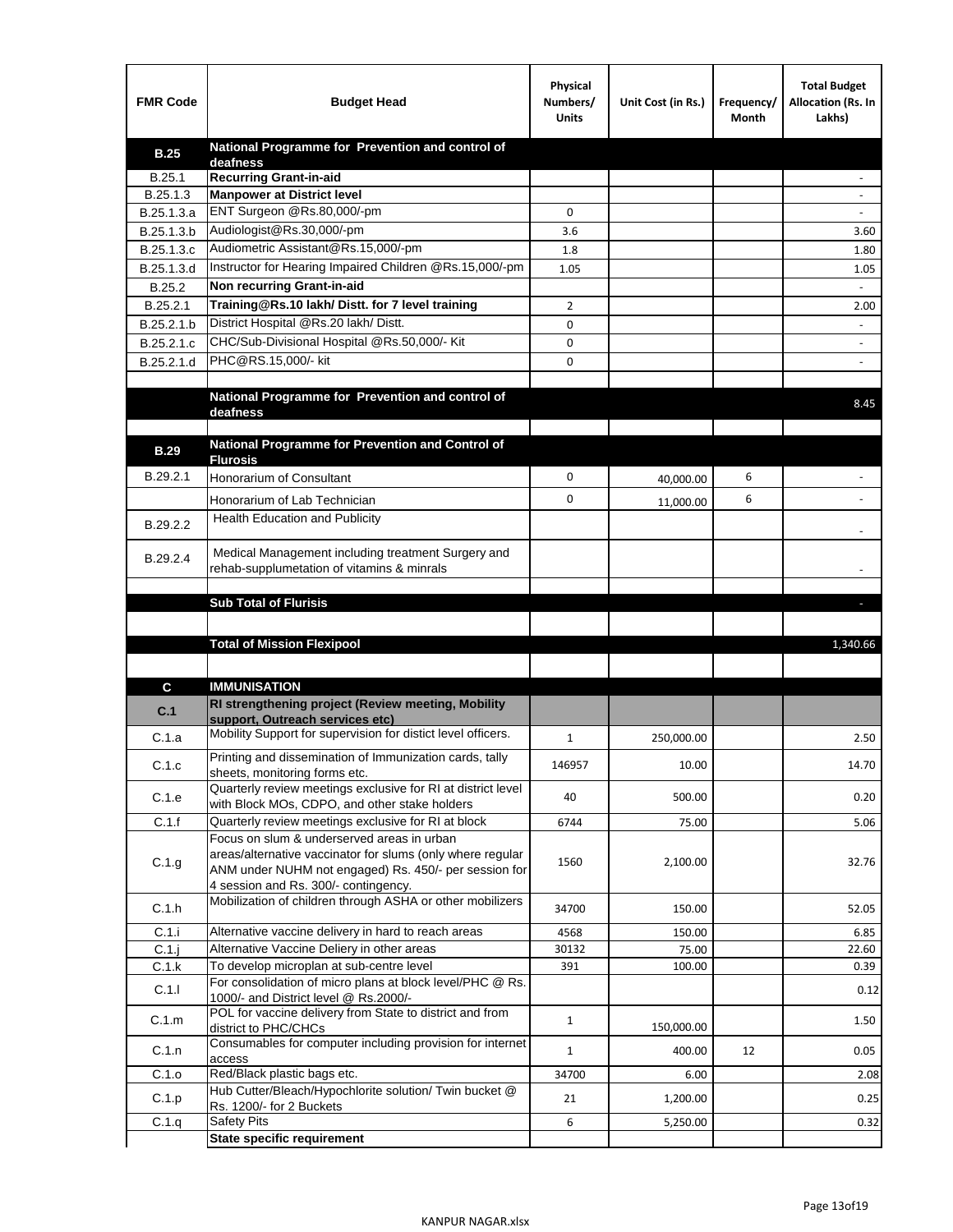| <b>FMR Code</b>  | <b>Budget Head</b>                                                                                    | Physical<br>Numbers/<br><b>Units</b> | Unit Cost (in Rs.) | Frequency/<br>Month | <b>Total Budget</b><br>Allocation (Rs. In<br>Lakhs) |
|------------------|-------------------------------------------------------------------------------------------------------|--------------------------------------|--------------------|---------------------|-----------------------------------------------------|
|                  | Funds for annual maintenance operation of WIC/WIF at<br>state and division level                      | 3                                    | 40,000.00          |                     | 1.20                                                |
|                  | Electricity bill for WIC/WIF at state and division level                                              | 3                                    | 100,000.00         |                     | 3.00                                                |
| C.1.r            | POL for generators & operational expenses at divisional                                               | $\mathbf{1}$                         | 200,000.00         |                     | 2.00                                                |
|                  | vaccine storage and state vaccine store<br>POL for generators & operational expenses at district      |                                      |                    |                     |                                                     |
|                  | level vaccine storage points and other cold chain points                                              | $\mathbf{1}$                         | 120,000.00         |                     | 1.20                                                |
|                  | <b>AEFI Kits</b>                                                                                      |                                      |                    |                     | 0.13                                                |
| C.1.s            | Teeka Express Operational Cost                                                                        |                                      |                    |                     |                                                     |
| C.2              | <b>Salary of Contractual Staffs</b><br>Honorarium for Computer Assistants support for District        |                                      |                    |                     |                                                     |
| C.2.2            | level                                                                                                 | $\mathbf{1}$                         | 12,127.00          | 12                  | 1.46                                                |
| C.3              | <b>Training under Immunisation</b>                                                                    |                                      |                    |                     |                                                     |
|                  | District level Orientation training including Hep B, Measles                                          |                                      |                    |                     |                                                     |
| C.3.1            | & JE(wherever required) for 2 days ANM, Multi Purpose<br>Health Worker (Male), LHV, Health Assistant  | 15                                   | 46,200.00          |                     | 6.93                                                |
|                  | (Male/Female), Nurse MidWives, BEEs & other staff (as                                                 |                                      |                    |                     |                                                     |
|                  | per RCH norms)                                                                                        |                                      |                    |                     |                                                     |
| C.3.2            | Three day training including Hep B, Measles & JE                                                      | 6                                    |                    |                     | 3.94                                                |
|                  | (wherever required) of Medical Officers of RI using<br>revised MO training module)                    |                                      | 65,600.00          |                     |                                                     |
|                  | Two days cold chain handlers training for block level cold                                            |                                      |                    |                     |                                                     |
| C.3.4            | chain hadlers by State and district cold chain officers                                               | 0.00                                 |                    |                     | 0.52                                                |
|                  | One day training of block level data handlers by DIOs and                                             |                                      |                    |                     |                                                     |
| C.3.5            | District cold chain officer                                                                           | 11                                   | 500.00             |                     | 0.06                                                |
|                  | <b>Cold chain maintenance</b>                                                                         |                                      |                    |                     |                                                     |
| C.4              | Cold chain maintenance for CHC/PHC @ Rs. 750/- per<br>unit                                            | 41                                   | 750.00             |                     | 0.31                                                |
|                  | Cold chain maintenance for District level @ Rs. 15000/-                                               | 1                                    |                    |                     | 0.15                                                |
|                  | per district                                                                                          |                                      | 15,000.00          |                     |                                                     |
| C.5              | <b>ASHA Incentive</b>                                                                                 | 54000                                | 150                |                     | 81                                                  |
|                  | Mobility support for outreach areas for 25 disdtricts<br>Mobility support for HRG/ construction sites |                                      |                    |                     |                                                     |
|                  | Sub Total of RI                                                                                       |                                      |                    |                     | 243.30794                                           |
|                  |                                                                                                       |                                      |                    |                     |                                                     |
| D                | <b>National lodine Deficiency Disorders Control</b>                                                   |                                      |                    |                     |                                                     |
| D.3              | Programme (NIDDCP)<br><b>Health Education and Publicity</b>                                           |                                      |                    |                     | 0.10                                                |
|                  |                                                                                                       |                                      |                    |                     |                                                     |
|                  | <b>GRAND TOTAL (A+B+C+D)</b>                                                                          |                                      |                    |                     | 4,373.13                                            |
|                  |                                                                                                       |                                      |                    |                     |                                                     |
|                  | National Disease Control Programme (NDCP)                                                             |                                      |                    |                     |                                                     |
|                  | <b>INTEGRATED DISEASE SURVEILLANCE</b>                                                                |                                      |                    |                     |                                                     |
| Е                | <b>PROGRAMME (IDSP)</b>                                                                               |                                      |                    |                     |                                                     |
| E.1              | <b>REMUNERATION FOR CONTRACTUAL HUMAN</b><br><b>RESOURCE</b>                                          |                                      |                    |                     |                                                     |
| E.1.9            | District Epidemiologists                                                                              |                                      |                    |                     | 6.30                                                |
| E.1.10           | District Microbiologist at District labs                                                              |                                      |                    |                     |                                                     |
| E.1.11<br>E.1.12 | District Data Manager<br>Data Entry Operator*                                                         |                                      |                    |                     | 2.69                                                |
| E.1.13           | Others if any (pl specify)                                                                            |                                      |                    |                     | 3.02<br>$\omega$                                    |
| E.2              | <b>TRAINING</b>                                                                                       |                                      |                    |                     |                                                     |
|                  | Training at State/District Level (1 batch = 20                                                        |                                      |                    |                     |                                                     |
|                  | participants)                                                                                         |                                      |                    |                     |                                                     |
| E.2.3            | Hospital Pharmacists/Nurses Training (1 day)                                                          |                                      |                    |                     | 0.45                                                |
| E.3              | <b>LABORATORY SUPPORT</b><br><b>District Public Health Laboratory Strengthening</b>                   |                                      |                    |                     |                                                     |
|                  |                                                                                                       |                                      |                    |                     |                                                     |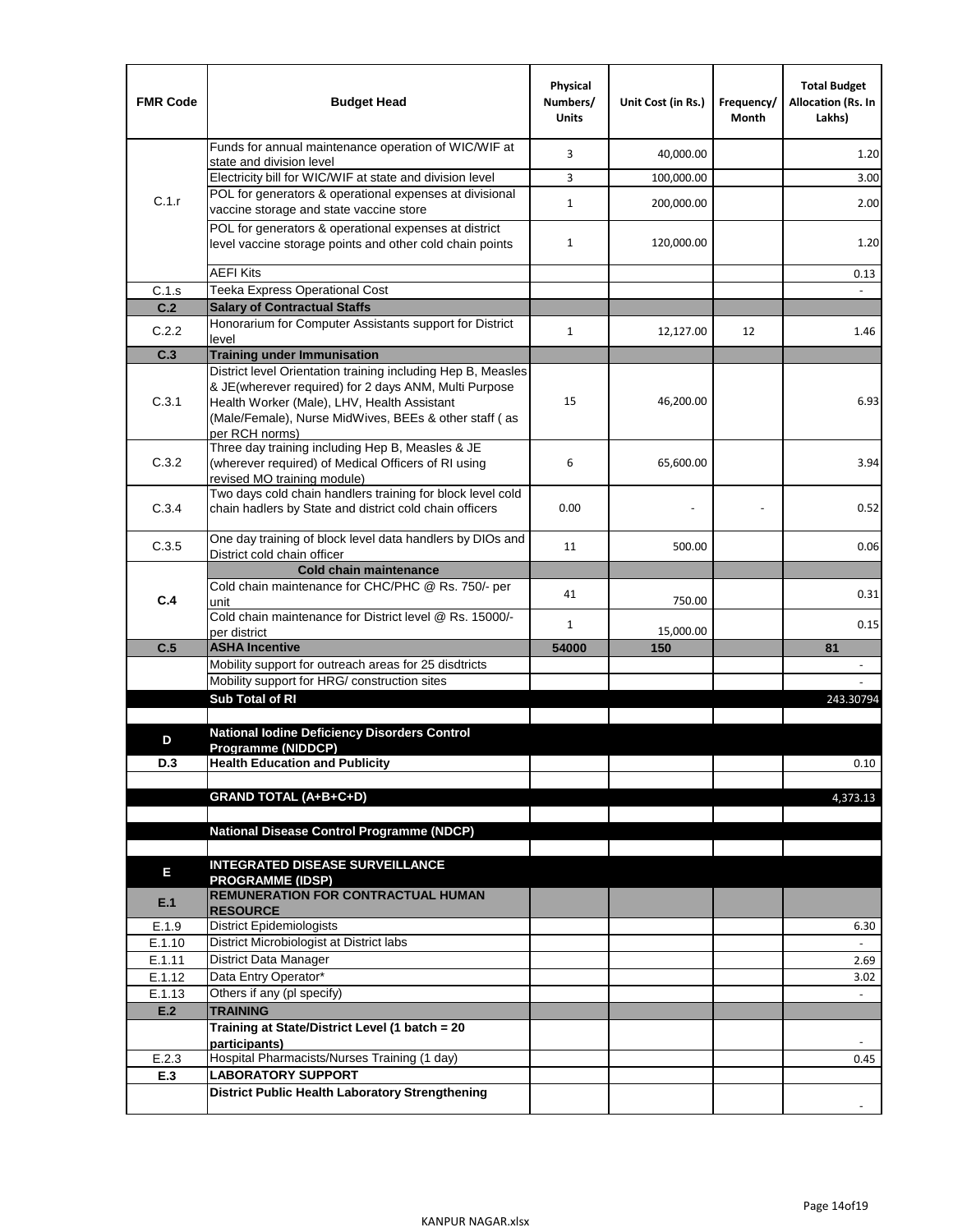| <b>FMR Code</b>    | <b>Budget Head</b>                                                                                                                                                                                                                                | Physical<br>Numbers/<br><b>Units</b> | Unit Cost (in Rs.) | Frequency/<br><b>Month</b> | <b>Total Budget</b><br><b>Allocation (Rs. In</b><br>Lakhs) |
|--------------------|---------------------------------------------------------------------------------------------------------------------------------------------------------------------------------------------------------------------------------------------------|--------------------------------------|--------------------|----------------------------|------------------------------------------------------------|
| E.3.5              | Expenses on account of consumables, operating<br>expenses, office expenses, transport of samples,<br>miscellaneous etc.                                                                                                                           |                                      |                    |                            |                                                            |
| E.4                | <b>OPERATIONAL COSTS</b>                                                                                                                                                                                                                          |                                      |                    |                            |                                                            |
| E.4.1              | MOBILITY: Travel Cost, POL, mobility cost at SSU & DSU                                                                                                                                                                                            |                                      |                    |                            |                                                            |
|                    | on need basis                                                                                                                                                                                                                                     |                                      |                    |                            | 0.60                                                       |
| E.4.2              | Office expenses on telephone, fax, Broadband Expenses,<br>Weekly Alert Bulletin/Annual Disease Surveillance report,<br>minor repairs and AMC of IT/office equipment supplied<br>under IDSP, Meetings and other miscellenious<br>expenditures etc. |                                      |                    |                            | 2.00                                                       |
|                    | Sub Total of IDSP                                                                                                                                                                                                                                 |                                      |                    |                            | 15.06                                                      |
|                    |                                                                                                                                                                                                                                                   |                                      |                    |                            |                                                            |
| F                  | <b>NVBDCP</b>                                                                                                                                                                                                                                     |                                      |                    |                            |                                                            |
|                    |                                                                                                                                                                                                                                                   |                                      |                    |                            |                                                            |
| F.1.1              | <b>Malaria</b>                                                                                                                                                                                                                                    |                                      |                    |                            |                                                            |
| F.1.1.a            | <b>Contractual Payments</b>                                                                                                                                                                                                                       |                                      |                    |                            |                                                            |
| F.1.1.a.i          | <b>MPW</b> contractual<br>District VBD Consultant 18 nos. (Non-Project States) @ Rs                                                                                                                                                               |                                      |                    |                            |                                                            |
| F.1.1.a.iv         | 22895 pm.for 6 months (Rs 1.37 lakhs per consulatant per<br>year)                                                                                                                                                                                 |                                      |                    |                            | $\overline{\phantom{a}}$                                   |
|                    | VBD Consultant 1 no. (preferably entomologist) @ Rs 22500                                                                                                                                                                                         |                                      |                    |                            |                                                            |
| F.1.1.a.vii        | p.m. for 6 months                                                                                                                                                                                                                                 |                                      |                    |                            |                                                            |
| F.1.1.b            | <b>ASHA Incentive</b>                                                                                                                                                                                                                             |                                      |                    |                            | 0.15                                                       |
| F.1.1.c            | <b>Operational Cost</b>                                                                                                                                                                                                                           |                                      |                    |                            |                                                            |
| $F.1.1.c.$ ii      | Operational cost for IRS                                                                                                                                                                                                                          |                                      |                    |                            | 0.20                                                       |
| F.1.1.e<br>F.1.1.f | <b>IEC/BCC</b><br>PPP / NGO and Intersectoral Convergence                                                                                                                                                                                         |                                      |                    |                            | 0.85<br>$\mathbb{L}$                                       |
| F.1.1.g            | <b>Training / Capacity Building</b>                                                                                                                                                                                                               |                                      |                    |                            | 1.10                                                       |
| F.1.1.h            | <b>Zonal Entomological units</b>                                                                                                                                                                                                                  |                                      |                    |                            |                                                            |
|                    |                                                                                                                                                                                                                                                   |                                      |                    |                            |                                                            |
|                    | <b>Sub total of Malaria</b>                                                                                                                                                                                                                       |                                      |                    |                            | 2.30                                                       |
|                    |                                                                                                                                                                                                                                                   |                                      |                    |                            |                                                            |
| F.1.2<br>F.1.2.a   | Dengue & Chikungunya<br>Strengthening surveillance (As per GOI approval)                                                                                                                                                                          |                                      |                    |                            |                                                            |
| F.1.2.a(i)         | Apex Referral Labs recurrent                                                                                                                                                                                                                      |                                      |                    |                            |                                                            |
| F.1.2.a(ii)        | Sentinel surveillance Hospital recurrent                                                                                                                                                                                                          |                                      |                    |                            | 1.00                                                       |
| F.1.2.f            | Vector Control, environmental management & fogging                                                                                                                                                                                                |                                      |                    |                            |                                                            |
|                    | machine                                                                                                                                                                                                                                           |                                      |                    |                            |                                                            |
|                    | Dengue & Chikungunya                                                                                                                                                                                                                              |                                      |                    |                            | 1.00                                                       |
| F.1.4              | <b>Lymphatic Filariasis</b>                                                                                                                                                                                                                       |                                      |                    |                            |                                                            |
|                    | State Task Force, State Technical Advisory Committee meeting,                                                                                                                                                                                     |                                      |                    |                            |                                                            |
|                    | printing of forms/registers, mobility support, district                                                                                                                                                                                           |                                      |                    |                            |                                                            |
| F.1.4.a            | coordination meeting, sensitization of media etc., morbidity                                                                                                                                                                                      |                                      |                    |                            |                                                            |
|                    | management, monitoring & supervision and mobility support                                                                                                                                                                                         |                                      |                    |                            |                                                            |
|                    | for Rapid Response Team and contingency support<br>(16)                                                                                                                                                                                           |                                      |                    |                            |                                                            |
|                    | districts only)                                                                                                                                                                                                                                   |                                      |                    |                            |                                                            |
| F.1.4.b            | Microfilaria Survey (16 districts only)<br>Monitoring & Evaluation (Post MDA assessment by medical                                                                                                                                                |                                      |                    |                            |                                                            |
| F.1.4.c            | colleges (Govt. & private)/ICMR institutions ) (16 districts only)                                                                                                                                                                                |                                      |                    |                            |                                                            |
|                    | Training/sensitization of district level officers on ELF and drug                                                                                                                                                                                 |                                      |                    |                            |                                                            |
| F.1.4.d            | distributors including peripheral health workers(16 districts                                                                                                                                                                                     |                                      |                    |                            |                                                            |
|                    | only)                                                                                                                                                                                                                                             |                                      |                    |                            |                                                            |
|                    | Specific IEC/BCC at state, district, PHC, Sub-centre and village                                                                                                                                                                                  |                                      |                    |                            |                                                            |
| F.1.4.e            | level including VHSC/GKs for community mobilization efforts to                                                                                                                                                                                    |                                      |                    |                            |                                                            |
|                    | realize the desired drug compliance of 85% during MDA (16<br>districts only)                                                                                                                                                                      |                                      |                    |                            |                                                            |
|                    | Honorarium for Drug Distribution including ASHAs and                                                                                                                                                                                              |                                      |                    |                            |                                                            |
| F.1.4.f            | supervisors involved in MDA<br>(16 districts only)                                                                                                                                                                                                |                                      |                    |                            |                                                            |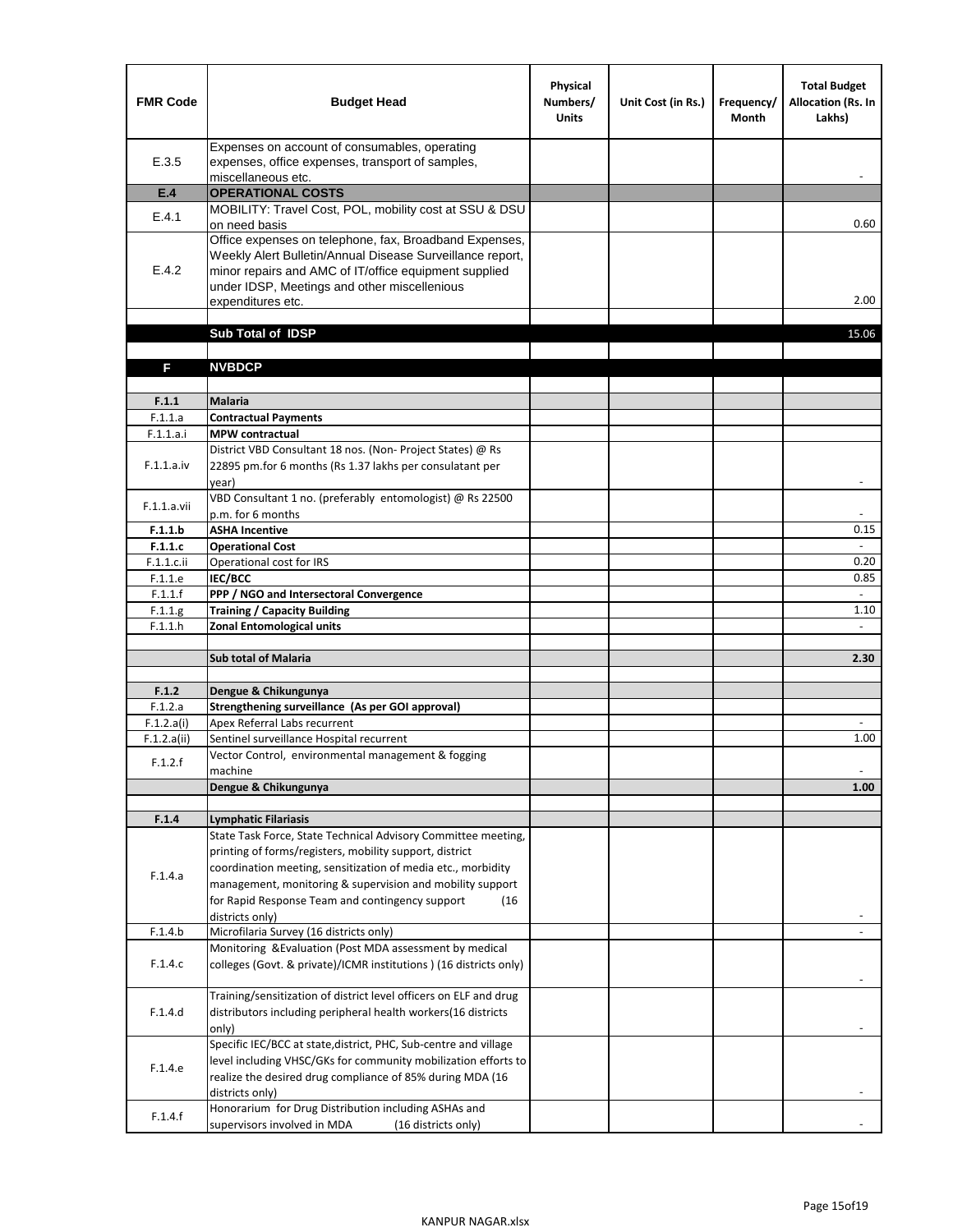| <b>FMR Code</b>    | <b>Budget Head</b>                                                                                                                         | Physical<br>Numbers/<br><b>Units</b> | Unit Cost (in Rs.) | Frequency/<br>Month | <b>Total Budget</b><br>Allocation (Rs. In<br>Lakhs) |
|--------------------|--------------------------------------------------------------------------------------------------------------------------------------------|--------------------------------------|--------------------|---------------------|-----------------------------------------------------|
| F.1.4.g            | Verification and validation for stoppage of MDA in LF endemic<br>districts (17 Districts)                                                  |                                      |                    |                     |                                                     |
| F.1.4.g.i          | a) Additional MF Survey                                                                                                                    |                                      |                    |                     |                                                     |
| F.1.4.g.ii         | b) ICT Survey                                                                                                                              |                                      |                    |                     |                                                     |
| $F.1.4.g.$ iii     | c) ICT Cost                                                                                                                                |                                      |                    |                     |                                                     |
| F.1.4.h            | Verification of LF endemicity in non-endemic districts (24<br>Districts)                                                                   |                                      |                    |                     |                                                     |
| F.1.4.h.i          | a) Lymphoedema & Hydrocele Survey                                                                                                          |                                      |                    |                     |                                                     |
|                    | <b>Lymphatic Filariasis</b>                                                                                                                |                                      |                    |                     |                                                     |
|                    |                                                                                                                                            |                                      |                    |                     |                                                     |
| F.1.5              | Kala-azar                                                                                                                                  |                                      |                    |                     |                                                     |
| F.1.5              | Case search/ Camp Approach                                                                                                                 |                                      |                    |                     | $\overline{\phantom{a}}$                            |
| F.1.5.a            | Spray Pumps & accessories                                                                                                                  |                                      |                    |                     |                                                     |
| F.1.5.b            | Operational cost for spray including spray wages                                                                                           |                                      |                    |                     |                                                     |
| F.1.5.c            | Mobility/POL/supervision                                                                                                                   |                                      |                    |                     | $\overline{\phantom{a}}$<br>$\sim$                  |
| F.1.5.d            | Monitoring & Evaluation                                                                                                                    |                                      |                    |                     |                                                     |
| F.1.5.e<br>F.1.5.f | Training for spraying<br>IEC/BCC/Advocacy                                                                                                  |                                      |                    |                     | $\overline{\phantom{a}}$                            |
| F.1.5.g            | Incentive to ASHA                                                                                                                          |                                      |                    |                     | $\overline{\phantom{a}}$                            |
| F.1.5.h            | Loss of Wages                                                                                                                              |                                      |                    |                     |                                                     |
| F.1.5.i            | Free Diet                                                                                                                                  |                                      |                    |                     |                                                     |
|                    |                                                                                                                                            |                                      |                    |                     |                                                     |
|                    | Kala-azar                                                                                                                                  |                                      |                    |                     |                                                     |
|                    |                                                                                                                                            |                                      |                    |                     |                                                     |
| F.6                | Cash grant for decentralized commodities                                                                                                   |                                      |                    |                     | 4.00                                                |
|                    | Sub Total of NVB DCP                                                                                                                       |                                      |                    |                     | 7.30                                                |
| G                  | <b>NLEP</b>                                                                                                                                |                                      |                    |                     |                                                     |
| G 1.               | Improved early case detection                                                                                                              |                                      |                    |                     |                                                     |
| G 1.1              | Incentive to ASHA                                                                                                                          |                                      |                    |                     |                                                     |
|                    | Incentive for Case detection by ASHA/AWW/Volunteers                                                                                        |                                      |                    |                     |                                                     |
|                    | etc.diagnosis @ Rs. 250 per case                                                                                                           | 547                                  | 250.00             |                     | 1.37                                                |
|                    | Incentive for timely cure of MB cases @ Rs. 600 per case                                                                                   | 44                                   | 600.00             |                     | 0.26                                                |
|                    | Incentive for timely cure of PB cases @ Rs. 400 per case                                                                                   | 65                                   | 400.00             |                     | 0.26                                                |
| G1.1 a             | Sensitization of ASHA                                                                                                                      | 500                                  | 100.00             |                     | 0.50                                                |
| G <sub>2</sub>     | Improved case management                                                                                                                   |                                      |                    |                     |                                                     |
|                    | DPMR Services, (MCR footwear, Aids and appliances,<br>Welfare allowance to BPL patients for RCS, Support<br>to govt. institutions for RCS) |                                      |                    |                     |                                                     |
|                    | Cost of MCR / Protective footwear@ Rs.300/-                                                                                                | 110                                  | 300.00             |                     | 0.33                                                |
| G 2.1              | Amount for Aids/ appliances/ self care kits/ patient welfare<br>items etc.                                                                 |                                      |                    |                     | 0.17                                                |
|                    | Patients for RCS to be paid welfare allowance @ Rs. 8000/-                                                                                 | 0                                    | 8,000.00           |                     |                                                     |
|                    | No. of RCS to be paid for as Support to govt. institutions for<br>RCS @5000/-                                                              | 0                                    | 5,000.00           |                     |                                                     |
| G 2.2              | Urban L:eprosy Control, (Mega city - 0, Medium city (1) -<br>3 , Med. City (2)-1 Township -19)                                             |                                      |                    |                     | 5.60                                                |
| G 2.3              | <b>Material &amp; Supplies</b>                                                                                                             |                                      |                    |                     |                                                     |
| G 2.3.i            | Supportive drugs                                                                                                                           |                                      |                    |                     | 0.75                                                |
|                    | Lab. reagents & equipments                                                                                                                 |                                      |                    |                     | 0.05                                                |
|                    | Printing works                                                                                                                             |                                      |                    |                     | 0.20                                                |
| G <sub>3</sub>     | <b>Stigma Reduced</b>                                                                                                                      |                                      |                    |                     |                                                     |
| G 3.1              | Mass media, Outdoor media, Rural media, Advocacy<br>media                                                                                  |                                      |                    |                     | 0.98                                                |
| G 5.               | Monitoring, Supervision and Evaluation System<br>improved                                                                                  |                                      |                    |                     |                                                     |
| G 5.1              |                                                                                                                                            |                                      |                    |                     |                                                     |
|                    | <b>Travel Cost and Review Meeting</b>                                                                                                      |                                      |                    |                     |                                                     |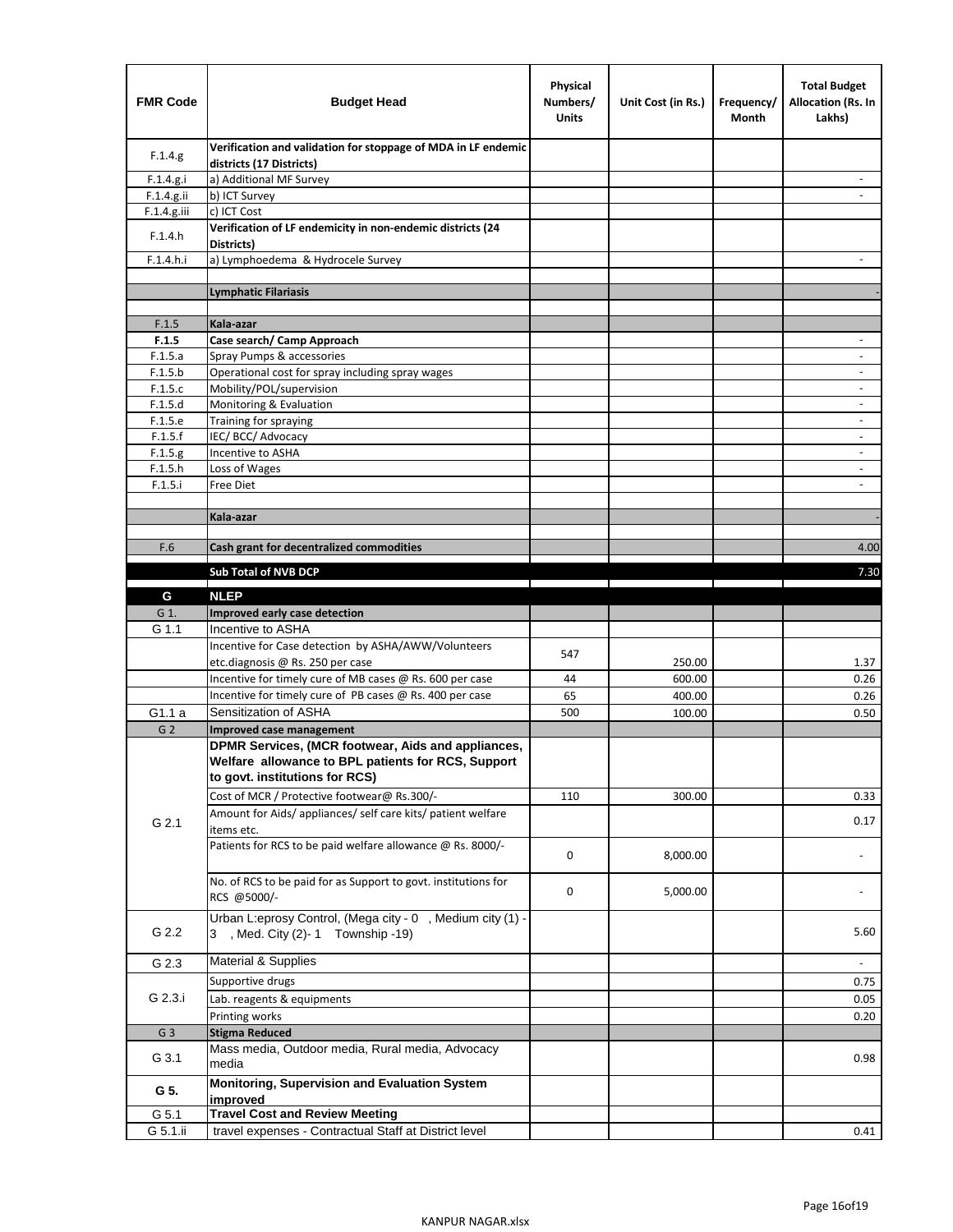| <b>FMR Code</b> | <b>Budget Head</b>                                                                                              | Physical<br>Numbers/<br><b>Units</b> | Unit Cost (in Rs.) | Frequency/<br>Month | <b>Total Budget</b><br>Allocation (Rs. In<br>Lakhs) |
|-----------------|-----------------------------------------------------------------------------------------------------------------|--------------------------------------|--------------------|---------------------|-----------------------------------------------------|
| G 5.2           | <b>Office Operation &amp; Maintenance</b>                                                                       |                                      |                    |                     |                                                     |
| G 5.2.i         | Office operation - State Cell                                                                                   |                                      |                    |                     |                                                     |
| G 5.2.ii        | Office operation - District Cell                                                                                |                                      |                    |                     | 0.35                                                |
| G 5.2 .iii      | Office equipment maint. State                                                                                   |                                      |                    |                     |                                                     |
| G 5.4           | <b>Vehicle Hiring and POL</b>                                                                                   |                                      |                    |                     |                                                     |
| G 5.4.ii        | <b>District Cell</b>                                                                                            |                                      |                    |                     | 0.30                                                |
| G 6.2           | <b>Contractual Staff at Disrrict &amp; block level</b>                                                          |                                      |                    |                     |                                                     |
|                 | <b>District Leprosy Consultant</b>                                                                              | 1                                    | 33,000.00          | 12                  | 3.96                                                |
| G 6.2.ii        | Physio Therapist                                                                                                | $\mathbf{1}$                         | 27,500.00          | 12                  | 3.30                                                |
|                 | Contractual Staff Para Medical Worker, (PMW @ 17600pm)                                                          | 9                                    | 17,600.00          | 12                  | 19.01                                               |
| G 7.            | <b>Others</b>                                                                                                   |                                      |                    |                     |                                                     |
| G 7.1           | Travel expenses for regular staff for specific programme /<br>training need, awards etc                         |                                      |                    |                     | 0.16                                                |
|                 | HR increment calculated $\omega$ 5% for above approvals                                                         |                                      |                    |                     | 1.31                                                |
|                 | Sub Total NLEP                                                                                                  |                                      |                    |                     | 39.27                                               |
|                 |                                                                                                                 |                                      |                    |                     |                                                     |
| Н               | <b>RNTCP</b>                                                                                                    |                                      |                    |                     |                                                     |
| H.1             | Civil Works                                                                                                     |                                      |                    |                     | 6.40                                                |
| H.2             | <b>Laboratory Materials</b>                                                                                     |                                      |                    |                     | 15.22                                               |
| H.3             | Honorarium/Counselling Charges                                                                                  |                                      |                    |                     | 48.47                                               |
| H.4             | <b>ACSM</b>                                                                                                     |                                      |                    |                     | 8.09                                                |
| H.5             | <b>Equipment Maintenance</b>                                                                                    |                                      |                    |                     | 0.64                                                |
| H.6             | Training                                                                                                        |                                      |                    |                     | 8.77                                                |
| H.7             | Vehicle Operation(POL & Manitainance)                                                                           |                                      |                    |                     | 14.00                                               |
| H.8             | Vehicle hiring                                                                                                  |                                      |                    |                     | 18.88                                               |
| H.9             | Public Private Mix(PP/NGO Support)                                                                              |                                      |                    |                     | 71.10                                               |
| H.10            | <b>Medical Colleges</b>                                                                                         |                                      |                    |                     | 18.99                                               |
| H.11            | Office Operation (Miscellaneous)                                                                                |                                      |                    |                     | 4.95                                                |
| H.12            | <b>Contractual Services</b>                                                                                     |                                      |                    |                     | 178.59                                              |
| H.13            | Printing                                                                                                        |                                      |                    |                     | 3.88                                                |
| H.15            | Procurement of Drugs                                                                                            |                                      |                    |                     | 2.29                                                |
| H.16            | Procurement of Vehicles                                                                                         |                                      |                    |                     | $\sim$                                              |
| H.17            | Procurement of Equipments                                                                                       |                                      |                    |                     | 0.75                                                |
| H.18            | Patient Support & Transportation Charges                                                                        |                                      |                    |                     | 12.29                                               |
| H.19            | Supervision and Monitoring                                                                                      |                                      |                    |                     | 11.69                                               |
|                 | <b>Grand Total</b>                                                                                              |                                      |                    |                     | 424.99                                              |
|                 |                                                                                                                 |                                      |                    |                     |                                                     |
|                 | <b>Total of NDCP</b>                                                                                            |                                      |                    |                     | 486.62                                              |
|                 |                                                                                                                 |                                      |                    |                     |                                                     |
|                 | Non Communicable Disease Control Programme (NCD)                                                                |                                      |                    |                     |                                                     |
|                 |                                                                                                                 |                                      |                    |                     |                                                     |
| Т               | National Programme for Control of Blindness (NPCB)                                                              |                                      |                    |                     | ÷.                                                  |
| 1.1             | <b>Recurring Grant-in aid</b>                                                                                   |                                      |                    |                     |                                                     |
|                 | Reimbursement for cataract operation for NGO and                                                                |                                      |                    |                     |                                                     |
| 1.1.1           | Private Practitioners as per NGO norms @Rs.1000/-                                                               |                                      |                    |                     | 37.29                                               |
| 1.1.1A          | Assistance for consumables/drugs/medicines to the<br>Govt./District Hospital for Cat sx etc.@ Rs.450/- per case |                                      |                    |                     | 13.56                                               |
| 1.1.2           | <b>Other Eye Diseases</b>                                                                                       |                                      |                    |                     | 9.02                                                |
| 1.1.3           | Screening and free spectacles to school children @                                                              |                                      |                    |                     | 8.50                                                |
|                 | Rs.275/- per case                                                                                               |                                      |                    |                     |                                                     |
| 1.1.4           | Screening and free spectacles for near work to Old<br>Person (New component) @Rs.100/- per case                 |                                      |                    |                     | 2.29                                                |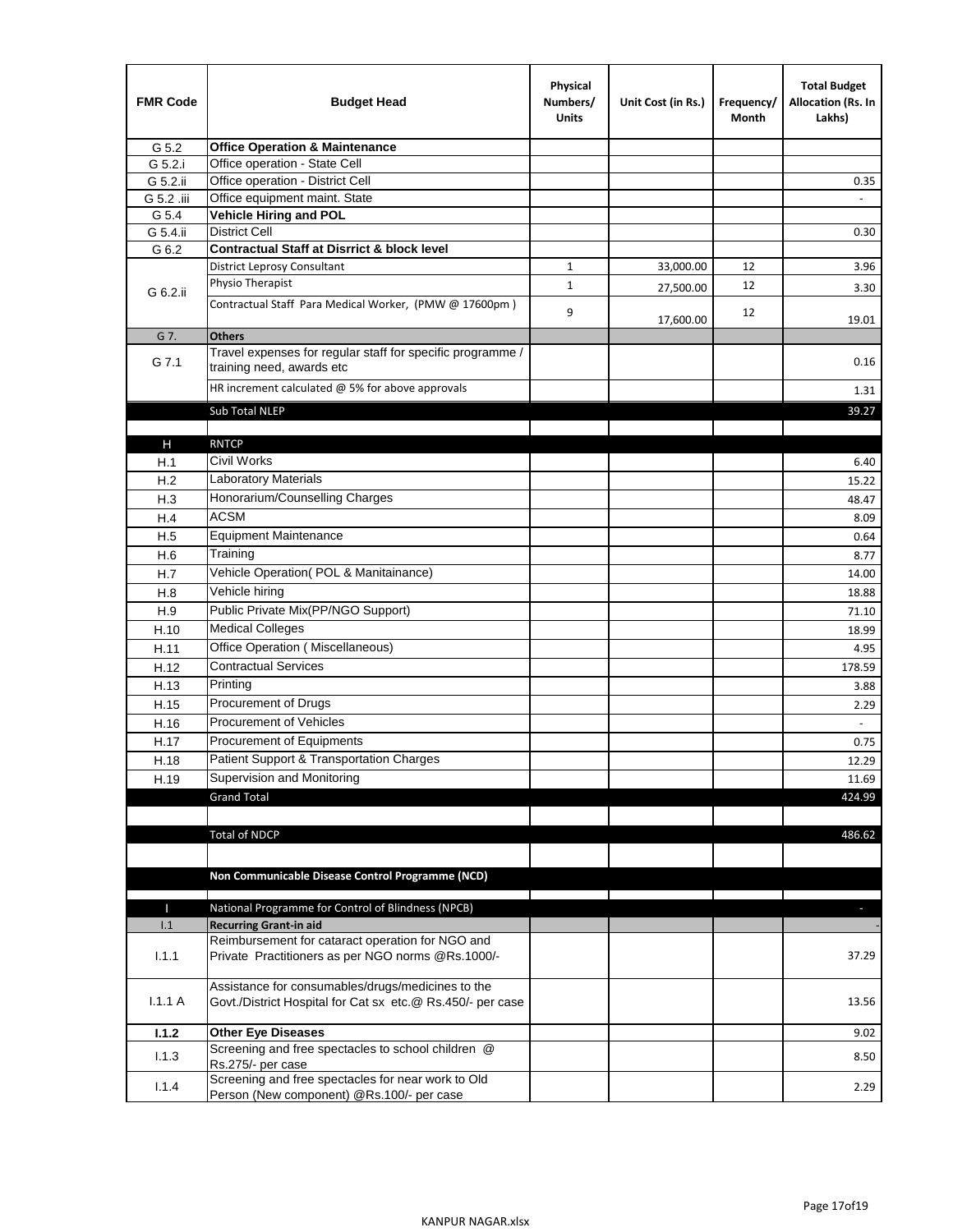| <b>FMR Code</b> | <b>Budget Head</b>                                                                                                                                      | Physical<br>Numbers/<br><b>Units</b> | Unit Cost (in Rs.) | Frequency/<br>Month | <b>Total Budget</b><br>Allocation (Rs. In<br>Lakhs) |
|-----------------|---------------------------------------------------------------------------------------------------------------------------------------------------------|--------------------------------------|--------------------|---------------------|-----------------------------------------------------|
| 1.1.5           | Recurring GIA to Eye Bank @ Rs.2000/- per pair(Eye<br>Bank will reimburse to Eye Donation Centre for eye<br>collected by them @ Rs.1000/- per pair)     |                                      |                    |                     | 2.00                                                |
| 1.2             | Non Recurring Grant-in-Aid<br>Grant-in-aid for Sub Divisional Hospitals @ Rs.20 lakh                                                                    |                                      |                    |                     |                                                     |
| 1.2.2.          |                                                                                                                                                         |                                      |                    |                     |                                                     |
| 1.2.3           | For Vision Centre (PHC) (Govt. + NGO) @ Rs.1 lakh                                                                                                       |                                      |                    |                     |                                                     |
| 1.2.4           | For Eye Bank Rs.25 lakh                                                                                                                                 |                                      |                    |                     | 25.00                                               |
| 1.3             | <b>Contractual Man Power</b>                                                                                                                            |                                      |                    |                     |                                                     |
| 1.3.1<br>1.3.2  | Ophthalmic Surgeon@ Rs.60,000/- p.m.*<br>Ophthalmic Assistant @ Rs.12,000/- p.m.*                                                                       |                                      |                    |                     | 7.92<br>1.51                                        |
| 1.3.3           | Eye Donation Counsellors @ Rs.15000/- p.m.*                                                                                                             |                                      |                    |                     | $\omega$                                            |
|                 | Data Entry Operator @Rs.8,000/- p.m. for district level                                                                                                 |                                      |                    |                     |                                                     |
| 1.3.4           |                                                                                                                                                         |                                      |                    |                     | 0.26                                                |
| 1.4             | Other activities (if any, pls. specify)                                                                                                                 |                                      |                    |                     |                                                     |
|                 | Other district level activities                                                                                                                         |                                      |                    |                     | 0.30                                                |
|                 | Sub Total of National Programme for Control of Blindness<br>(NPCB)                                                                                      |                                      |                    |                     | 107.65                                              |
| J               | Natoinal Mental Health Programme (NMHP)                                                                                                                 |                                      |                    |                     |                                                     |
|                 | Honorarium of Existing Human Resource                                                                                                                   |                                      |                    |                     | 24.35                                               |
|                 |                                                                                                                                                         |                                      |                    |                     |                                                     |
| K               | National Programme for the Healthcare of the Elderly (NPHCE)                                                                                            |                                      |                    |                     |                                                     |
|                 |                                                                                                                                                         |                                      |                    |                     |                                                     |
| K.1<br>K.1.1    | <b>Recurring Grant-in-Aid</b>                                                                                                                           |                                      |                    |                     |                                                     |
| K.1.1.1         | <b>District Hospital</b><br>Machinery & Equipment @ Rs.1.50 lakh per unit                                                                               |                                      |                    |                     |                                                     |
| K.1.1.2         | Drugs & Consumable @ Rs. 5 Lacs to existing district &                                                                                                  |                                      |                    |                     | 3.00                                                |
| K.1.1.3         | Rs. 3 Lacs to New Districts<br>Training of doctors and staff from CHCs and PHCs @                                                                       |                                      |                    |                     | 0.40                                                |
|                 | Rs.0.40 lakh per unit                                                                                                                                   |                                      |                    |                     |                                                     |
| K.1.1.4         | Public Awareness & IEC @ Rs.1 lakh per unit<br>Consultant Medicine (2) @ Rs. 80000 P.M. for 12 months                                                   |                                      |                    |                     | 1.00                                                |
| K.1.1.6         | against filled post & 3 month against Vacant Post                                                                                                       |                                      |                    |                     | 4.80                                                |
| K.1.1.7         | Nurse (6) @ Rs. 20,000 P.M. for 12 months against filled<br>post & 3 month against Vacant Post                                                          |                                      |                    |                     | 3.60                                                |
| K.1.1.8         | Physiotherapist 1 @ Rs.20,000 p.m.                                                                                                                      |                                      |                    |                     | 0.60                                                |
| K.1.1.9         | Hospital Attendants 2@ Rs.7500 p.m.                                                                                                                     |                                      |                    |                     | 0.45                                                |
| K.1.1.10        | Sanitary Attendants 2 @ Rs.7500 p.m.                                                                                                                    |                                      |                    |                     | 0.45                                                |
| K.1.2           | <b>CHC</b>                                                                                                                                              |                                      |                    |                     |                                                     |
| K.1.2.1         | Training @ Rs. 30,000 (Refer list for No. of CHC)                                                                                                       |                                      |                    |                     |                                                     |
| K.1.2.3         | Rehabilitation Worker 1 @ Rs.18,000 p.m.                                                                                                                |                                      |                    |                     |                                                     |
| K.1.3           | <b>PHC</b>                                                                                                                                              |                                      |                    |                     |                                                     |
| K.1.3.1.        | Training & IEC @ Rs.0.30 lakh per PHC                                                                                                                   |                                      |                    |                     |                                                     |
| K.1.4           | <b>Sub-Centre</b>                                                                                                                                       |                                      |                    |                     |                                                     |
| K.1.4.1         | Aids and Appliances @ Rs.0.30 lakh per Sub-Centre                                                                                                       |                                      |                    |                     |                                                     |
| K.2             | <b>Non-Recurring Grant-in-Aid</b>                                                                                                                       |                                      |                    |                     |                                                     |
| K.2.1           | <b>District Hospital</b>                                                                                                                                |                                      |                    |                     |                                                     |
| K.2.1.1         | Construction/renovation/extension of the existing building<br>and Furniture of Geriatrics Unit with 10 beds and OPD<br>facilities @ Rs.80 lakh per unit |                                      |                    |                     | 40.00                                               |
| K.2.1.2         | Machinery & Equipment @ Rs.7.00 lakh per unit                                                                                                           |                                      |                    |                     | 3.50                                                |
|                 | HR Increment @ 5% (Refer HR increment calculation                                                                                                       |                                      |                    |                     |                                                     |
|                 | sheet)                                                                                                                                                  |                                      |                    |                     |                                                     |